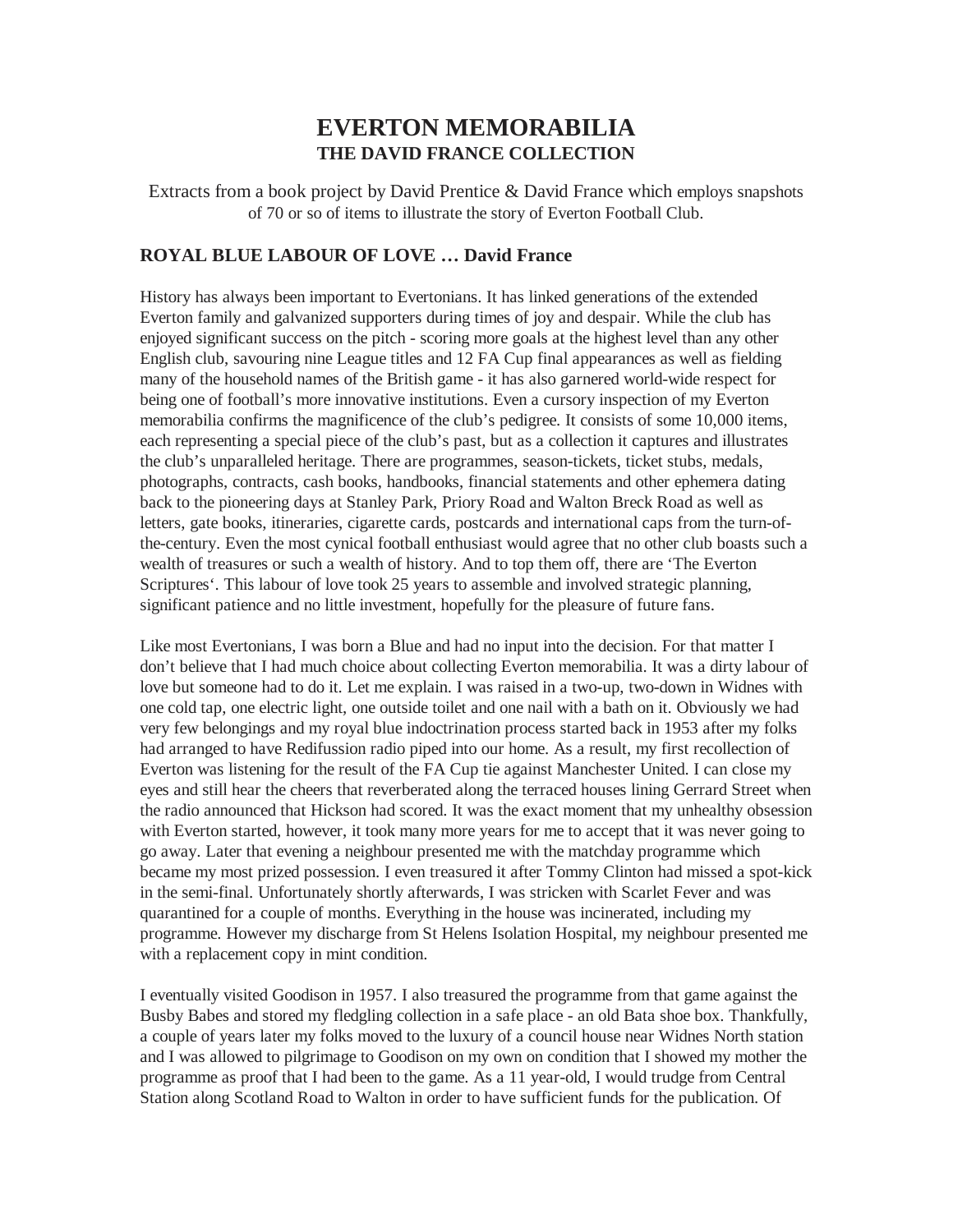course in those halcyon days of Bobby Collins and Alex Young, I would jog back replaying every goal in my head. So like it or not, my collection expanded in direct relation to my love for Everton.

After 20 seasons of religiously following the Blues, I emigrated to the USA and must confess to having forgotten all about these keepsakes until my mother warned me of her plans to empty her attic of junk. My knee-jerk reaction was to ask her to airmail the shoe box to me and one week later my now somewhat motley collection of Everton programmes arrived - much to the bemusement of my wife. After browsing through these mementos of my childhood, I became intoxicated by the richness of our royal blue heritage and simply could not bring myself to dispose of them. Enquiries at Goodison revealed that the club did not have any meaningful archives of its own and so in 1977, by no little default, I decided to assemble every post-war home programme. This goal turned into every post-war away issue and so on. I quickly discovered that collecting is a Class A addiction and, having reached those targets within a couple of years, I embarked on the ambitious initiative of collecting all types of royal blue memorabilia via the services of a network of dealers worldwide. Of course, this was during the pre-eBay era when football memorabilia was not fashionable. So I dedicated one evening per month to trawling through catalogues and mailing out my orders and wish-lists. In no time at all, I had acquired thousands of programmes, tickets, photographs, letters, etc. As football memorabilia became more popular, I travelled to auctions across the UK in search of the more elusive items and, as a consequence, spent thousands of pounds - much to the chagrin of my wife.

To be honest she had never uttered one word of disapproval that is until 1995. Convinced that Everton were doomed to relegation, we had planned to take in the final League game at Coventry. Of course the record-book confirms that Joe Royle and his notorious dogs of war somehow masterminded our survival and indeed augmented our joy with a Wembley triumph. So upon leaving Highfield Road, we drove south to pick up some items which I had bought during a trans-Atlantic telephone call. I clearly remember my better half's facial expression as I returned with a cardboard box crammed with numerous bits and bobs including a dozen volumes of the club's ledgers. Her smile had evaporated. Immediately, she started to rummage through my swag. First, she examined an old England shirt which had been worn by Tommy Lawton. The bottom third of the white shirt had changed to a pale blue, obvious evidence of torrential rain during the game and that the old cotton shorts were not colour-fast. She was far from impressed by this treasure even though her mother had been a school friend of the Everton and England legend.

Then she turned to the leather-bound ledgers and proffered the niggling question: '*How much this time?'* I glanced towards her and proudly announced: '*They were a real bargain - only £78,000!'* I still have nightmares about her screams: *'Stop the car and take them back!'* Obviously, the journey to London was mute. Indeed the frost didn't thaw until the final whistle at Wembley Stadium several days later. And just as Dave Watson was about to lift the FA cup to our mutual delight, she whispered: *'Keep the old books but take that grubby shirt back!'* So where did the ledgers come from? The facts are murky but from my recent discussions with Everton officials it seems most likely that they were thrown out allegedly when Peter Johnson's men supervised the refurbishment of Goodison and the re-construction of the Park End. Others have claimed that they were discarded during the preparations for the 1966 World Cup. Whatever the truth, the most important fact is that these treasures are now safe.

Over the past decade, I have been required to pay increasingly significant sums in pursuit of my royal blue labour of love - much to the wrath of my better half. But it is a small price to pay for reclaiming the history of the first club of Merseyside. **David France**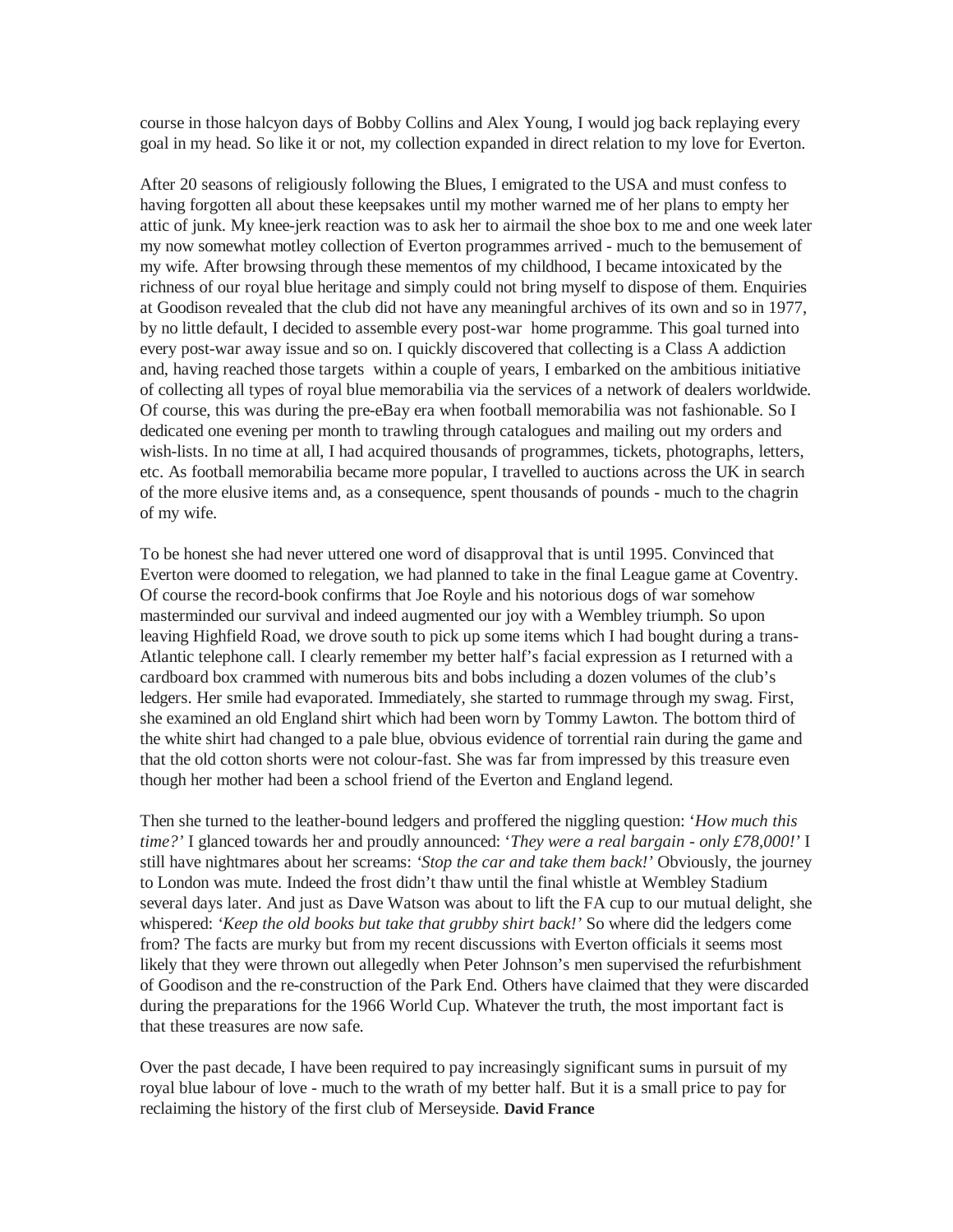### **WOW!**

**Grant MacDougall of Christies:** *'It is the most comprehensive collection of memorabilia I've had the good fortune to catalogue. The official ledgers, rare programmes, unique season-tickets and magnificent medals are of interest to football enthusiasts of all ages and all persuasions. And there is so much more.'* 

**Graham Budd of Sotheby's:** *'This collection has no match anywhere in the football world. It's a unique record of Everton's history - possibly a history unparalleled by any other club. The collection offers a unique record of the evolution of British football and of the city of Liverpool.'* 

**Ian Macdonald of the Independent Blues:** *'I can vividly recall handling the first season-ticket from 1881, the builder's quotations for our third home in 1886 and a volume of antique programmes from those pre-League days. I was impressed! Then I handled the medal for our League triumph in 1890. And to top it all, there were the meticulously detailed ledgers in the handwriting of John Houlding, George Mahon, Will Cuff, John Moores which provide a fan's dream of knowing what went on in the boardroom..'* 

**Roy Calmels of Sports Programmes:** *''I've never come across anything like this collection during my 40 years in the memorabilia business. There are programmes, medals, caps, foreign tour itineraries, players' contracts, sepia-toned photos and match-tickets, all dating back to the nineteenth century when Everton games were watched by two men and a dog in Stanley Park. Many of these items are simply priceless.'* 

**Steve Allinson of the Everton Shareholders' Association:** '*David France has secured our heritage. Now it's our duty to protect it, preserve it, display it and expand on it.'*

**Gordon Lock, memorabilia officer of Everton Football Club:** *'The club has many items on display at Goodison but nothing to compare with David France's collection. I had the privilege to examine the rarer treasures with Sir Philip Carter. We were both enthralled even though we only scratched the surface of this vast collection.* 

**David Stoker of the Merseyside Records Office:** '*The ledgers and programmes are of significant historical importance. They tell the week-by-week story of Merseyside over the past 125 years.'* 

**Garry Doolan, former-editor of The Evertonian:** *'My career in sports journalism was short. The highlight in human terms was interviewing Mohammed Ali and in material terms inspecting David France's collection of Everton memorabilia. Mohammed Ali was that interesting.'* 

**Alex Young, ex-patron of The Everton Former-Players' Foundation***: 'All Evertonians are indebted to David France for rescuing the jewels in the Everton tower! Not only did he spend 25 years saving our history but another two years resisting offers to sell the collection while the club got its act together. His collection confirms that we have never ever been just another club!'* 

**Paul McIver, web-master at bluekipper.com:** *'Instinctively, the first items which should be rescued from a torched Goodison are those in the David France Collection. They are irreplaceable.'* 

**Michael Kenrick, editor at ToffeeWeb.com:** *'The collection is mind-blowing and should be displayed in a cyber museum so that fans throughout the world can appreciate these treasures. Such a web-site would soon become a shrine for all Evertonians.'*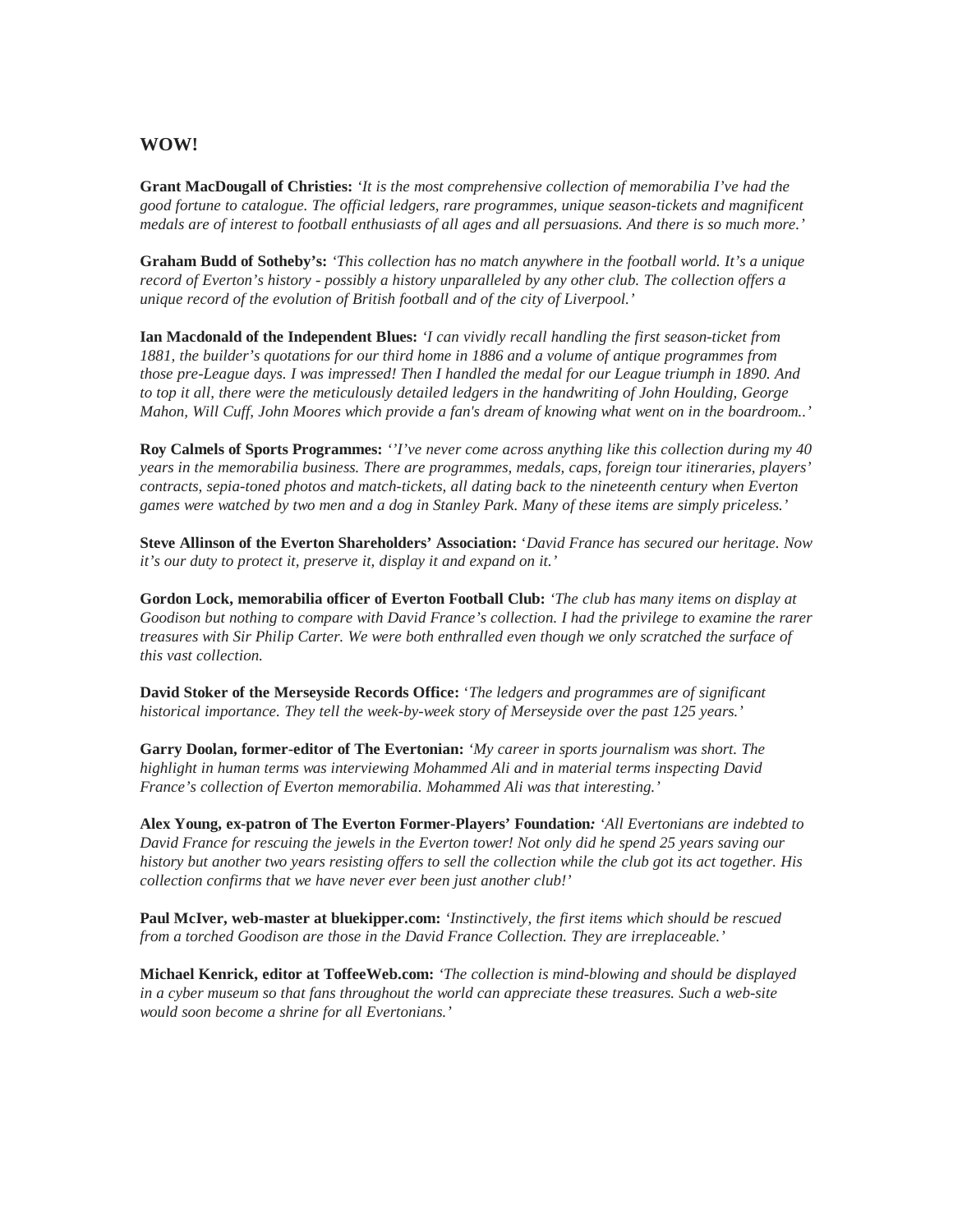# **IF YOU KNOW YOUR HISTORY … David Prentice**

The history of Everton Football Club is the history of English football. But what makes a football club? The players - both local lads and those recruited from other clubs? The colour of the shirts? The stadium accommodation and training facilities? The generations of loyal fans? Or that intoxicating cocktail of memories and hopes for the future? It would be a gross understatement to claim that heritage is important to Evertonians. Many fans believe that this unparalleled legacy makes Everton Football Club as well as fellow Evertonians so very, very special.

The David France Collection of Everton memorabilia provides a unique insight into the story of the club and sheds light on many diverse issues such as the choice of colours, the selection of team line-ups, the acrimonious split which resulted in the formation of Liverpool Football Club, the phased development of the first purpose-built football stadium, the escalation in players' wages, the movement of star players through Goodison's revolving doors, the financial health of the club, the initial participation in the Football League and domestic cup competitions and the excursions into Europe and farther a field. For royal blue genealogists, the collection helps trace the family tree, pedigree and blood lines of Everton Football Club. It confirms that football has been a cutthroat business since the formation of the Football League but reassures that many of today's challenges involving finances, equity ownership, players' salaries, team strengthening and ground improvements have been tackled and mastered on numerous occasions in the past. For football enthusiasts possessing a more humble pedigree, it chronicles the evolution of the game from the pioneering days of games between amateur enthusiasts of church teams in a public park to today's millionaire imports sat on the bench at the air-conditioned arenas.

Like every other football fan, I have my own mementoes from my favourite games but I had never seen anything quite like those assembled by my co-author. My first glimpse was back in 1996 when he was contributing a series of articles for *The Evertonian* magazine. During his frequent sorties from his home in Texas he would drop by the Echo offices and reveal another lost gem or forgotten treasure from Everton's past. But equal to the items themselves, my colleagues and I were impressed by his devotion to all things blue and his desire to restore the history of Everton. Not long afterwards David and I worked together on getting the Everton Former-Players' Foundation off the ground and later collaborated on several book projects. As a consequence, I have been one of the privileged few who have seen and touched this astonishing collection of artefacts. I can recall my reaction at exploring the collection for the first time. There are so many unique items capturing so much history that I realised that the wealth of information for just one season was sufficient to underpin one of the best-selling Everton books of all time - *Virgin Blues*, which was published in 2002.

The collection's scope is quite staggering. It boasts nearly every single home and most away programme from the present day all the way back to the twenties. To put that into perspective, the collection includes all of the home programmes and most of the away programmes for every game in which Dixie Dean turned out for Everton and for every game which the club has played since his magical days. But perhaps even more impressive are polished diamonds from the nineteenth century. The collection of home programmes for inaugural League season 1888/89 season is complete - some 27 programmes in pristine condition which reflect the history of Merseyside and chart the changes in social history over more than a dozen decades. One is for Everton's first game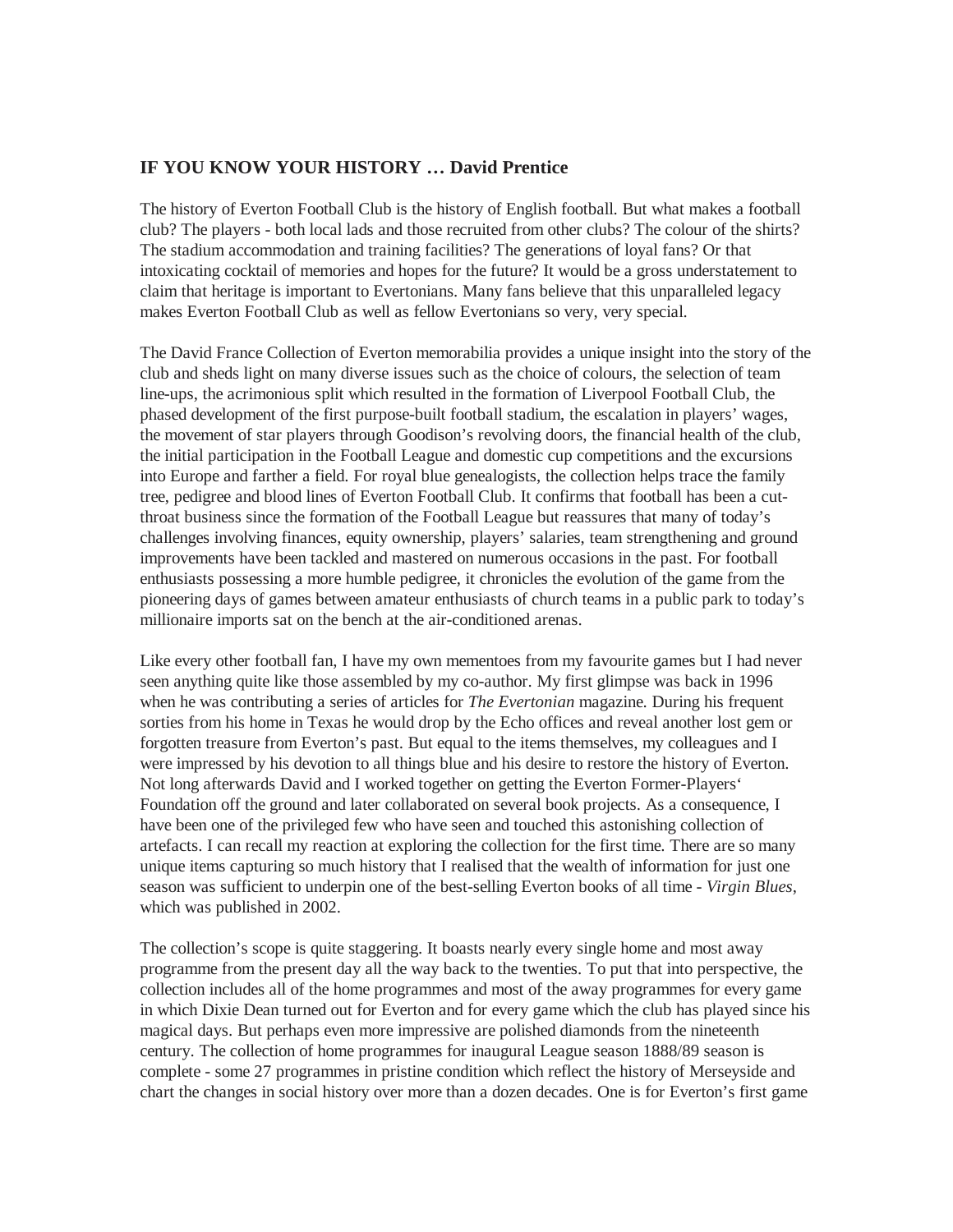against Newton Heath. It is Manchester United's earliest known programme and must be priceless to the Old Trafford Museum. Ironically, the Red Devils may have hijacked our immediate future in the form of one Wayne Rooney but an Evertonian owns a very valuable piece of their history. The earliest programme in the collection is for the 1886 fixture with Astley Bridge, a club from the Bolton area. The names of many of the opponents in the following season are more familiar - Burslem Port Vale, Burnley, Derby County, Aston Villa, Bolton Wanderers, West Bromwich Albion, Blackburn Rovers and Wolverhampton Wanderers.

The wealth of treasures goes on and on. Equally as impressive are forty pieces of gold - which represent a medal from every League, FA Cup, European and other successes in the club's illustrious history. To hold medals commemorating our first championship and our first FA Cup triumph was spine-tingling. In particular, the design of the one for the 1914/15 triumph is quite magnificent. It was personalised by the Football League and includes enamelled emblems such the red rose of Lancashire and the Liver bird. Other unique items include season tickets from Everton's pioneering days at Stanley Park, Priory Road and Anfield, player's contracts from as far back as 1890 (when Everton players earned £2 per week), itineraries from the club's first overseas adventure - a tour of Hungary, Austria and Bohemia in 1905, and the paperwork associated with the acquisition and the disposal of players from all eras.

But in my humble opinion, the real jewels in the Everton tower are the official club ledgers containing the minutes of every board-meeting held before 1964. These had been shamefully discarded some years ago. After discovering one volume in a junk shop, David spent the best part of a decade rescuing them from different sources across the United Kingdom. For the final piece of the jigsaw, he had to part with a cherished Dixie Dean medal. There is so much information in these ledgers. Where to start? By chance I first glimpsed into the volume dated 1925 - it was like entering into a royal blue time machine. First I read about the signing of Dixie Dean, my wife's grandfather. It was a revelation. The ledger entries show that Everton wrestled with Tranmere Rovers over the fee. We quibbled over paying £3,000 for the greatest goal-scorer in the history of the game! Next I noted where the name of Goodison's favourite son had been written into the team line-up for his debut at Highbury by chairman Will Cuff. I was transported back to the time when footballs had laces and footballers had souls. Then I referred to an older volume written in copperscript, no doubt with a quill-pen, which chronicled the rent dispute which resulted in our exit from the Anfield ground. It was written by the club's first chairman John Houlding himself. I still can not believe what I was reading and hoped that my children, indeed the children of every Evertonian could share the experience. This must be one of the most significant events in the history of British or even world football.

Others who have explored the collection have been similarly bowled over and the purpose of this book is to detail the richness of Everton's heritage for posterity just in case the collection is broken up and dispersed in the future. **David Prentice**

# **JEWELS OF THE TOWER …**

There are so many gems in The David France Collection. This book does not intend to fully catalogue them - hopefully, that will be a painstaking job for a museum curator in the not-toodistant future. Instead, the purpose of this book is to capture the sparkle from some of the rarer jewels and leave a legacy in case the collection is broken up in the future. The collection of Everton memorabilia is so comprehensive that there is no obvious starting point and no preferred route. For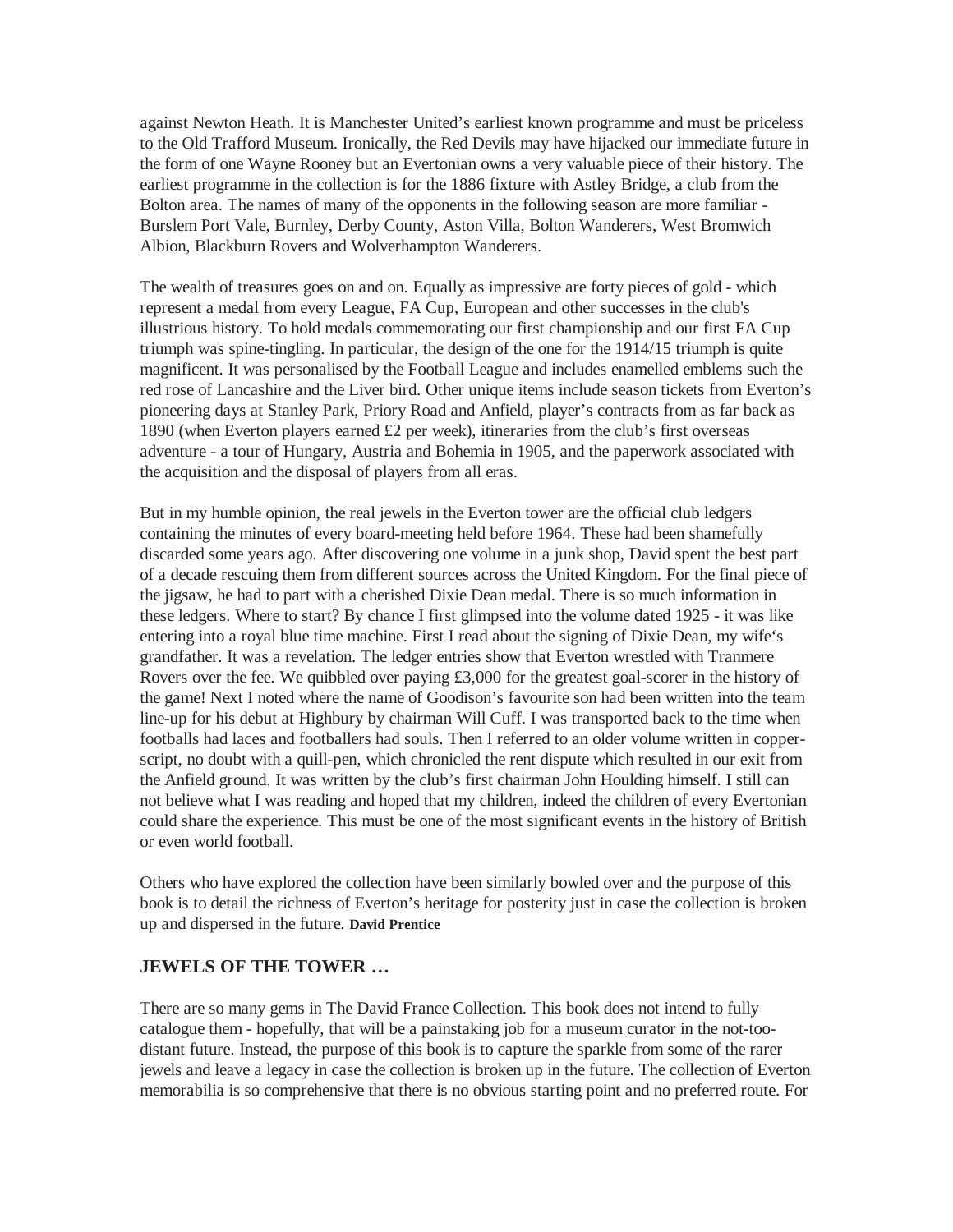example, there are 'The Everton Scriptures' - the leather bound ledgers dating back to 1886, the hundreds of fascinating photos including the first known sepia-toned snapshot of an Everton team from 1881 - shortly after the club was renamed Everton Football Club, the original tender documents for the construction of Everton's third ground at Anfield, season tickets from the club's early days at Stanley Park, Priory Road, Anfield and Goodson Park, thousands of programmes dating back to pre-League football in 1886, plus much, much more. Perhaps readers should simply navigate their own course by following their own instincts.

# **Everton Scriptures - Ledgers**

The official club ledgers chronicle the minutes of the weekly scheduled and emergency meetings of the early Management Committee and later Board of Directors. The sequence of 29 volumes covers the period from 1886 to 1964. A typical volume measures 210 mm x 300 mm and consists of 300 pages. Because Everton were the last major club to appoint a manager, the top brass were responsible for all scouting appraisals, transfer negotiations and team selections during the first six decades. Therefore 'The Everton Scriptures' total over 10,000 handwritten pages and are crammed with details of the director's decisions at over 5,000 meetings. They also document details of players' wages, bonuses and benefits.

Examples of the recorded events include the founding of the Football League and preparations for the inaugural season (Ledger A: 1886-1891), the clinching of the League title in 1891 (Ledger B: 1891-1892), the build up to the acrimonious departure from Anfield (Ledger 1: 1892-1898), the first hosting of an FA Cup final by a League club and annual selection of team colours (Ledger 2: 1898-1903), the first overseas tour by an English club (Ledger 3: 1903-1905) and the first FA Cup triumph by a Merseyside club (Ledger 4: 1905-1907). Whereas examples of more recent events recorded in the later ledgers include the introduction of ground improvements to accommodate over 78,000 fans, the addition of state-of-the-art floodlights and under-soil heating and the elimination of the maximum wage for professional footballers (Ledger 24: 1956-1959) and the first participation in Europe by a Merseyside club (Ledger 25: 1959-1964).

**David France:** *They claim that one man's trash is another's treasure. Well back in 1994, I was thrilled but equally alarmed to discover 'The Everton Scriptures' in a junk shop. After rescuing the first volume, I was determined to track down the others and eventually assembled a sequence of 29 consecutive volumes. However, I remained consumed by nagging concerns that there may be others still out there and my anxieties were reinforced when a former-CEO confirmed that there had been no sightings during his tenure at Goodison. On the other hand, no volumes have been offered for sale over the past seven years.* 

# **Everton Scriptures: Other Annals**

Football has always been a cash business troubled by concerns about disparities between the amount of gate money deposited into the club's coffers and the amount actually collected at the turnstiles. Back in 1895, the Everton directors as well as the local reporters, were expert at predicting attendances at Goodison Park and were dismayed that the turnstile records had become significantly lower than their estimates. Because the receipts tallied with number of fans counted by the turnstiles and the equipment was in good working order, it was suspected that no little tampering was taking place. So prior to the fixture against Sunderland on December 12, 1895 the turnstile settings were double-checked by the directors and, as a result, 15 employees including turnstile operators, equipment mechanics and groundsmen were arrested. Apparently, the operators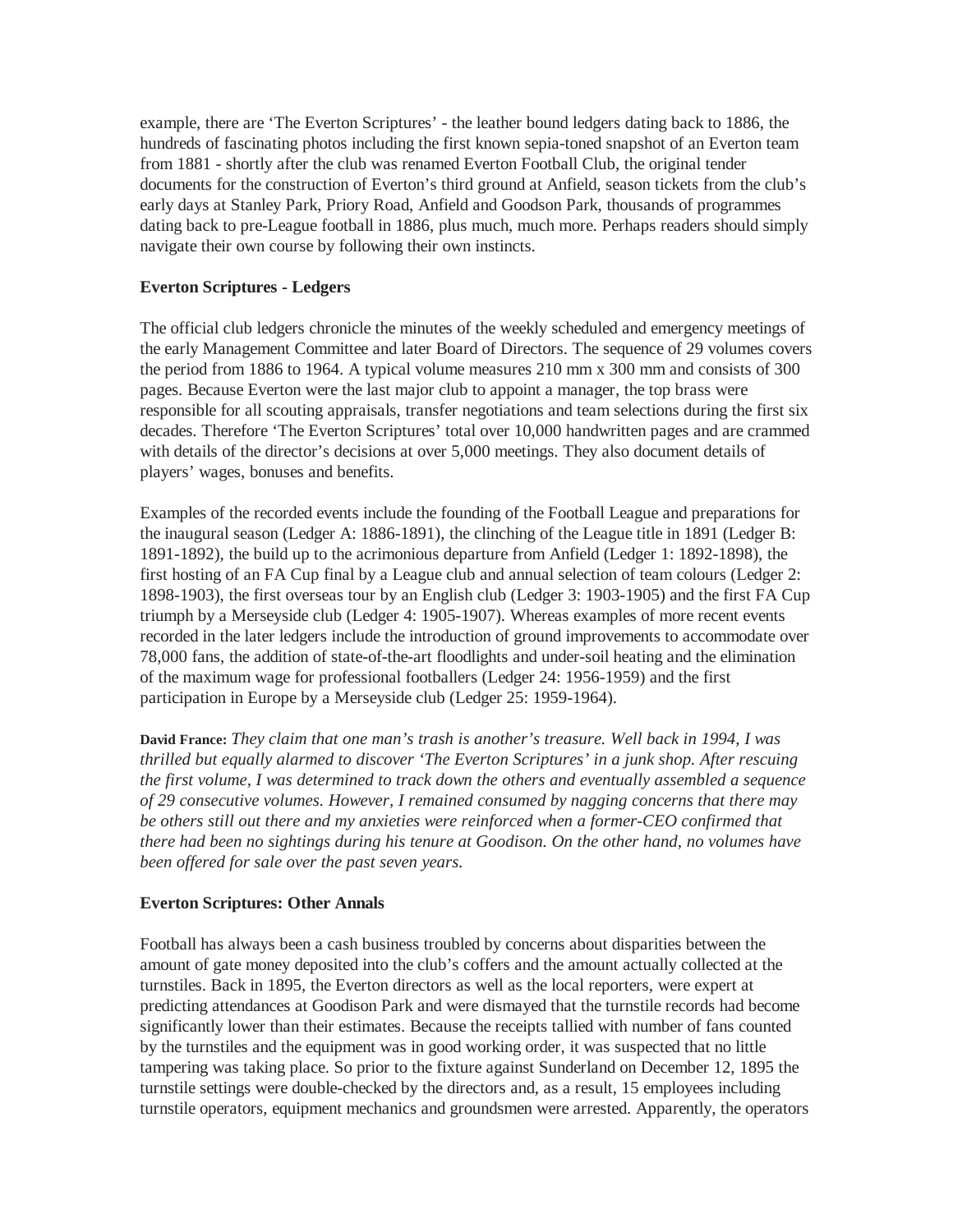had put back the counters on a dozen turnstiles and stolen 200 sixpences from the cash collected at each turnstile. Given that receipts for a typical League game were £400, they had cheated the club out of 15% of its gate revenue. As a consequence, meticulously detailed gate books as well as new turnstile equipment were introduced.

The collection includes two volumes of these gate books detailing receipts by turnstile number for fixtures scheduled between 1907-1911 and 1916-1921. A page is dedicated to each home fixture and each line-entry is signed by the turnstile operator and validated by a club director. They relate to the period immediately after the first Cup final victory when home attendances were buoyant. Subsequent annual receipts soared to £15,000 in 1907 and approached £46,000 by 1921. Other annals include two cash books for 1892-1984 and 1897-1900 which detail all expenditures following the move to Mere Green and the initial construction work at Goodison.

**David France:** *Following up on a tip that an antiques dealer had some very rare Everton manuscripts, at first I was disappointed to discover the volumes, which resembled old ledgers, turned out to be Goodison gate books dating back to 1907. However I quickly realised that they were remarkable artefacts in their own right. Even a cursory inspection of these annals confirms the professional manner in which the club was managed in the pre-World War I period.* 

# **Everton Tickets: Season-Tickets**

All club members were required to pay annual subscriptions - even the first-team players - made up of a one-time fee of 5/- (25p) plus a seasonal contribution of 7/6 (37.5p). The earliest known season ticket for 1881/82 allowed the member and his accompanying lady to attend games at Stanley Park. This item lists home fixtures against local sides such as St Peter's and St John's Bootle and away trips to Chester and Northwich. The highlights of that season was the visit of Bolton Wanderers as well as a team named Liverpool who were based in Wavertree. Even though their exact identity remains a mystery, Everton defeated them 1-0 in November 1881.

Everton's humble beginnings required the players to carry both sets of goal-posts from the Park Lodge to the pitch located in the south-east corner of the Stanley Park. At that time they played under the rules of the Lancashire Football Association and wore shirts with Cambridge blue and white quarters. Because crowds had grown from a few touch-line enthusiasts to gatherings in excess of 2,000, the club members sought an enclosed ground where admission fees could be collected from the general public. As a result, they moved their goal-posts to Priory Road in 1883 courtesy of the Pruitt family who offered the use of a field adjoining their house in exchange for a donation to Stanley Hospital. Turnstiles were installed and the price of admission was fixed at 6d (2.5p). Children were charged half-price as were men in uniform including soldiers, sailors, policemen and postmen. The 1883/84 season ticket details fixtures against Southport and even Preston North End, who were acknowledged as the best in the land. However, the new landlord soon tired of his neighbours and the club relocated to Walton Breck Road for the 1884/85 season. The new ground included state-of-the-art facilities, so much so that for an extra guinea  $(\text{\textsterling}1.05)$ members could shelter in the comfort of the grandstand.

The David France Collection includes a consecutive run of 11 season tickets from 1881 to 1892 and features 1883/84, the first season at Anfield, 1888/89 the inaugural League campaign and 1890/91 first championship season. Interestingly, the colours of the member's card reflect those of the shirts selected for that season. The early season tickets list half a dozen patrons, a handful of presidents/vice presidents and a sprinkling of dedicated committeemen as well as a secretary,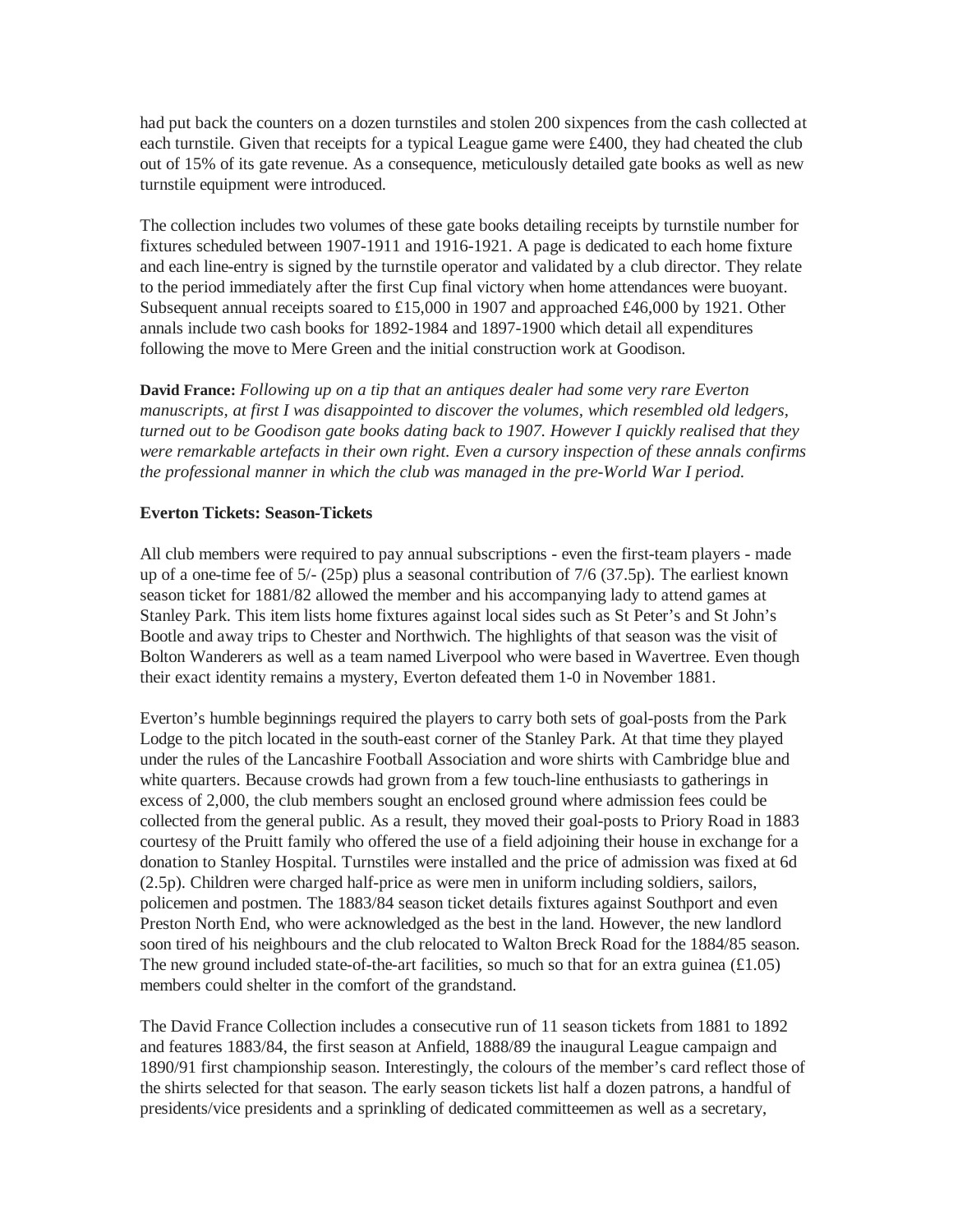treasurer and first-team captain.

**David France**: *While the contents of the ledgers, programmes and club correspondence are enlightening, in my opinion nothing compares to the season-ticket from the club's days in Stanley Park, except perhaps for the following season's ticket for Priory Road which is in remarkable condition. Therefore it is not surprising that I can remember the night that I acquired them from a collector in Southport. Or rather I can remember, the drive home when I had to halt my car under a streetlight in Bootle just to pinch myself and reflect on their magic again. After all, these small pieces of memorabilia mark the birth of the Blues*.

#### **Everton Tickets: Big Match Tickets**

Many fans hoard programmes as post-match keepsakes but few have kept their ticket stubs from the run-of-the mill or bread-and-butter games. After all they were never intended to be saved. For these reasons the matchday ticket has become one of today's more collectible items of memorabilia. The collection contains hundreds and hundreds of Everton tickets. The oldest relates to the 1890 friendly between Everton and Notts County in aid of the Hospital Saturday Fund at Anfield. Apparently a number of these old tickets were discovered under the floor-boards at the Sandon Hotel during remodelling work some 10 years ago. They had been there since the days when the team changed at John Houlding's public house prior to fulfilling their fixtures at the nearby ground. Printed on blue card, the tickets measure 114 mm x 76 mm and bear the signature of club secretary Richard Molyneux. The cost of admission was 3d (1.2p).

While not always tucked away in such isolated locations, old ticket stubs have always been treasured as convenient souvenirs after attending big matches such as cup finals and semi-finals. And Everton have been involved in many big matches over the years. Remember when fans worried about how to get their hands on a ticket to watch Everton at the Empire Stadium. Older supporters will remember clipping vouchers from programmes back in 1968. Whereas both young and old will never forget the chaotic queuing along Bullens Road in 1995. The reward was a passport through the Wembley turnstiles. Of course, Everton were no strangers to the glamour of North London having appeared in 15 finals at Wembley - 12 in the Football Association Challenge Cup, two in the Football League Cup, as well as one in the Simod and another in the Zenith Data Systems. Also they have made five Charity Shield appearances at Wembley. Stubs for the early Cup finals are the most sought-after. The tickets for Everton's first appearance at Wembley on April 29, 1933 were printed on card with the details of the date, kick-off time and turnstile highlighted on the front. The rear included a stadium plan and a warning that photographic apparatus could be confiscated. Although the design remained essentially unchanged for decades, the tickets for the club's final appearance at the old stadium on May 20, 1995 were brightly coloured and included anti-forgery features such as watermarks and metallic threads. Also they incorporated a requirement that the counterfoil had to be retained for at least six months.

**David France**: *Caveat emptor? I remember acquiring an unofficial copy of the 1933 programme, that is a pirate edition rather than the authentic issue. This type of publication was usually sold outside the stadium to unsuspecting fans unfamiliar with the real thing. Well my pirate programme turned out to be a real treasure chest because it contained ticket stubs for the FA Cup final against Manchester City and for the semi-final against West Ham United.*

#### **Everton Medals**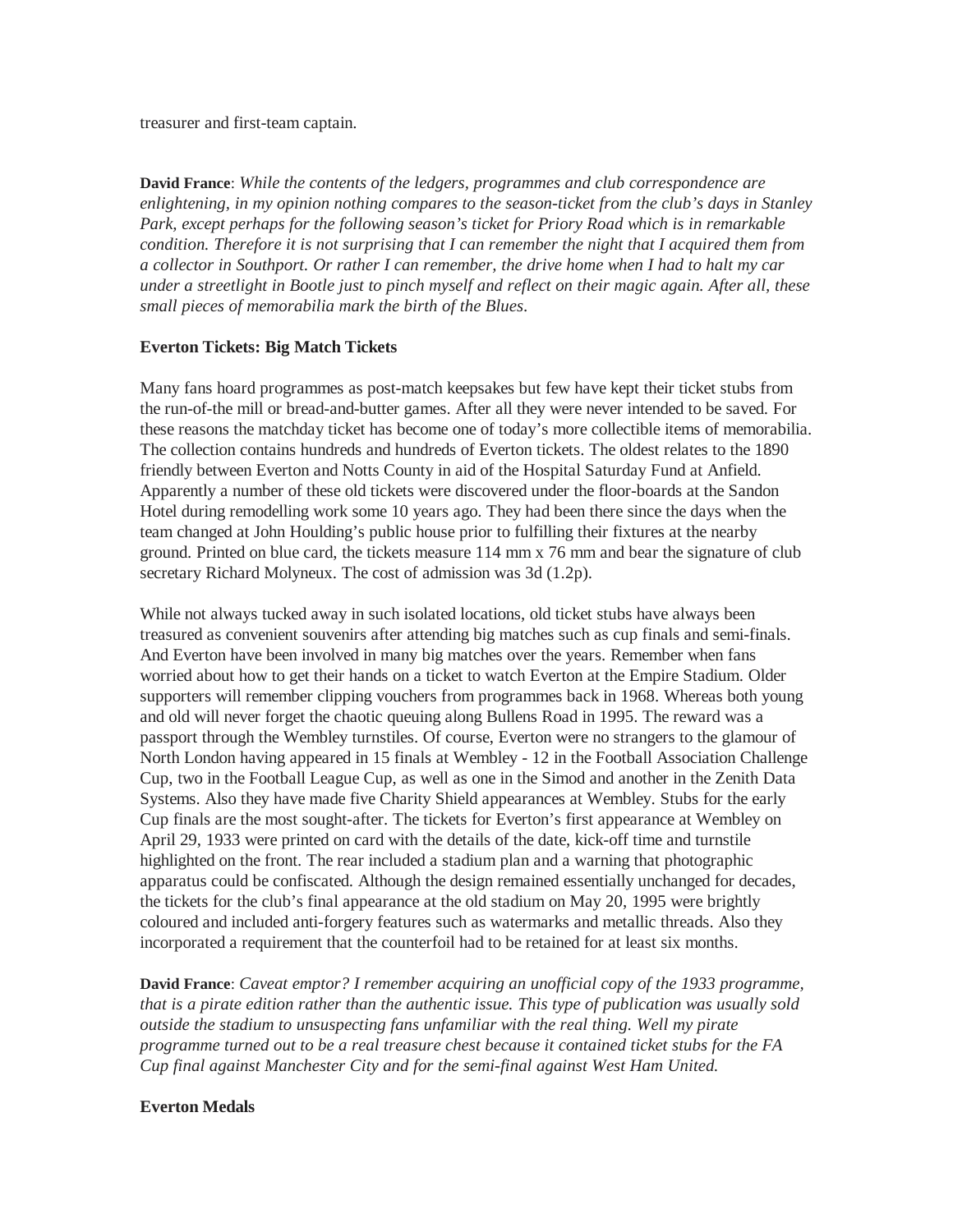A gold medal is a tangible statement of achievement for all sportsmen and representatives of Everton have been awarded their fair share of such honours. The collection includes 40 medals for the major competitions won by the club between 1890-1985 and comprise those for seven League championships (1890/91, 1914/15, 1927/28, 1930/31, 1938/39, 1962/63 & 1984/85), four FA Cup victories (1906, 1933, 1966, & 1984) and one European triumph (1985).

Other medals include those awarded to the Northern League champions (1918/19), Division 2 winners (1931/32), FA Cup runners-up (1897, 1907 & 1968) and Milk Cup runners-up (1984) as well as those for minor competitions such as the Liverpool Cup (1895, 1899, 1930 & 1934), Lancashire Cup (1904, 1910 & 1940), Norfolk & Norwich Hospital Cup (1907) and Blackpool Hospital Cup (1926 & 1927). Another unusual silver medal commemorates Everton's pilgrimage to Barcelona in 1924. After two warn-up games against their Catalan hosts, they overcame Newcastle United 3-2 to win the Barcelona Cup. Everton were presented with a handsome silver trophy, 11 silver medals and £1,000 to cover their expenditures.

Medals change hands for much more than their intrinsic value, most being bought at auctions under stiff competition from institutional bidders. On some other occasions David acquired memorabilia directly from players or their families who preferred not to endure the 'Flog It' experience. However, his most colourful experience occurred when he was asked to bail out a former-player who had used his gold medals as collateral with money lenders.

**David France***: My pleasure at meeting my childhood hero turned to shock when I observed his despair. House-bound as a painful consequence of his football injuries, the old-timer was delinquent with his payments to a local loan shark. Unwittingly, I volunteered to conduct the face-to-face negotiations with Mr Shark and his equally obnoxious minders who, after counting the ransom funds, slung the medals and bolted. While I ducked to avoided the missiles, my hero demonstrated that he had lost none of his reflexes and plucked the objects out of the air. Convinced that former-players deserve more respect, I started to navigate the unchartered waters for setting up an organisation to help those suffering medical and other hardships. Within twelve months the Everton Former-Players' Foundation had been registered with the Charity Commission and shortly afterwards, thanks to the generosity of so many Evertonians and the miracle of modern endoscopic surgery, my hero was out and about for the first time in years*.

# **England International Caps**

In the pioneering days, the wearing of a cap was as much a part of a player's kit as his jersey, knickerbockers, socks and boots. Of course, international caps have their own place in football history. England first awarded them in 1886 and more than a century later the international cap continues to represent one of the most prized achievements in a player's career. The styles, designs and colours of England caps have changed over the years. The early peaked caps were made from velvet embroidered with an English rose. Awarded on a game-by-game basis, their colour reflected the opponents with blue for Scotland, red for Wales and white for Ireland. As England ventured overseas, the Football Association introduced caps with coloured panels to reflect the continental opposition for example, green/red for Italy and maroon/black for Belgium. Later head-wear became purely ornamental, featuring silver braiding, tassels as well as the three-lions badge, and record the appearances made by the recipient during that season.

From Johnny Holt to Wayne Rooney, Everton have provided 57 England internationals. These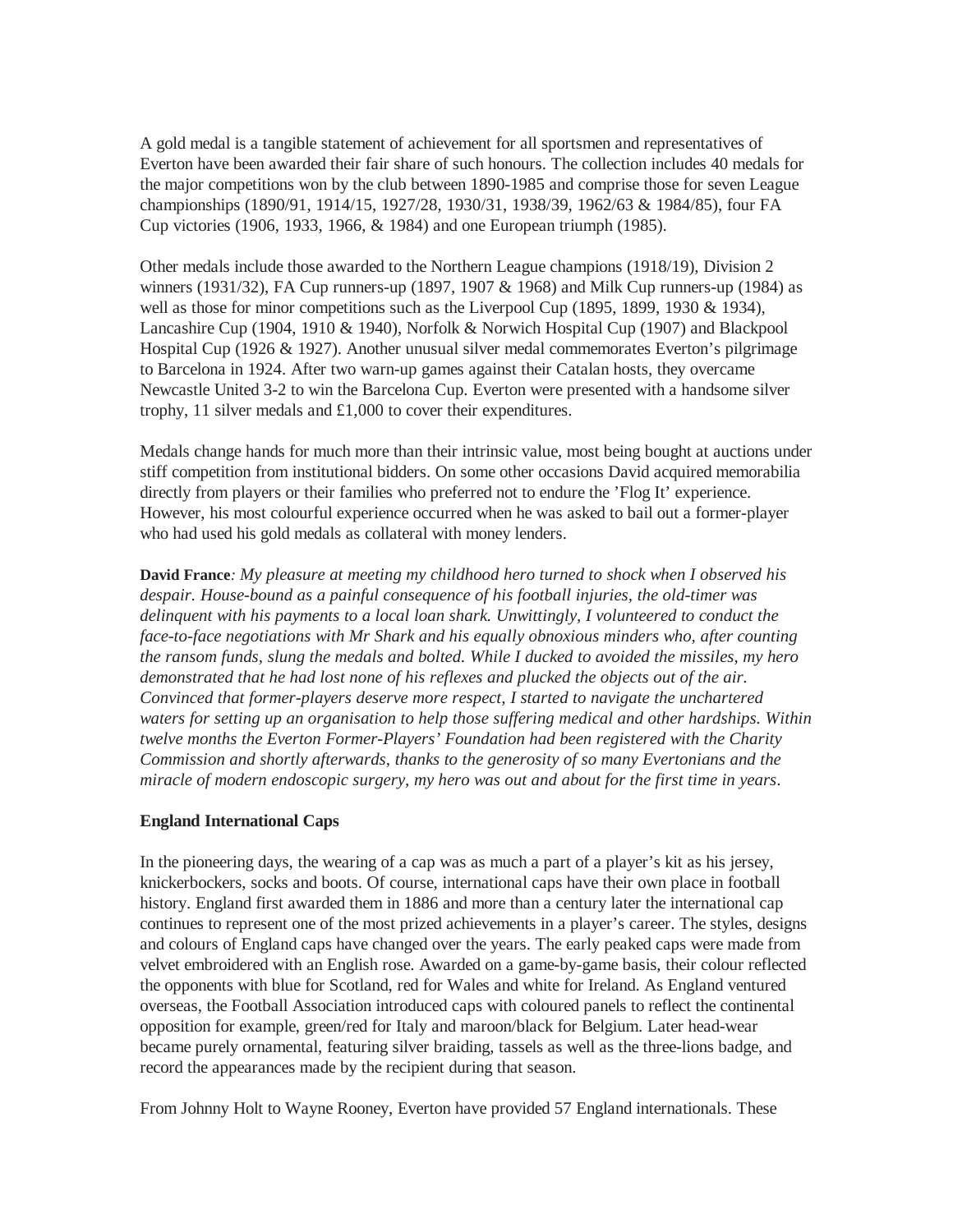players have amassed 379 full England caps during their Goodison careers with Alan Ball receiving the most at 39 caps. While few people would dispute that Howard Kendall, who had received honours at schoolboy, youth and Under 23 levels, was the finest player never to have won a full international cap then the unluckiest must have been another Everton favourite. Roger Kenyon was named as substitute on six occasions in 1975 but England manager Don Revie confined him to the bench. The David France Collection includes most of the styles introduced throughout twentieth century. Those from the Victorian era are significantly smaller than those awarded in the 1930s and 1960s which in turn are smaller than those in the 1980s - tangible evidence to support the observation that modern-day players do have bigger heads. With the recent influx of overseas stars, the club has fielded 110 international representatives from 19 other countries including Australia, Canada and the USA.

**David France:** *Bert Freeman is a forgotten star. After spells with Aston Villa and Woolwich Arsenal, he joined Everton for a then massive fee of £350 in 1908. The tenacious centre-forward possessed the uncanny knack for tucking away half-chances and netted 67 goals in a little over two seasons with the club. He set a record of 38 goals in 37 Division 1 games during the 1908/09 season when Everton finished runners-up to Newcastle United. Inexplicably, Freeman was awarded only two England caps before his £800 transfer to Burnley, where he was the League's top marksman for another two seasons. His red cap was awarded for the 2-0 victory over Wales on March 15, 1909 at Nottingham. True to form he claimed one of the goals.*

#### **Everton Photographs: Team Groups**

Anyone fortunate enough to tour Goodison Park will be impressed that the corridors leading to the boardroom are illuminated with magnificent photographs of Everton players from yesteryear. These beautifully displayed portraits include every Everton team dating back to the 1929/30 season as well as a few sporting the walrus moustaches from the Victorian era. More than anything, they demonstrate the changing face of professional football. Traditionally, a team photograph was taken at the start of each season and was included in the second home programme of the season. Also all members of the playing and coaching staff were presented with mounted photographs.

Of course, David never planned to duplicate these archives or, for that matter, collect photographs of Everton teams. However, he refused to allow any unique photograph to slip from the royal blue family album. He demonstrated his adherence to that commitment by acquiring a sepia-toned photograph of the first known Everton team at Bonham's auction of sporting memorabilia in Chester. Taken at a local studio in 1881, not long after the club had been re-christened 'Everton Football Club', the photograph features stalwarts such as Mike Higgins, Tom Marriott, John Douglas, Jack McGill and many other ancestors whose identities remain unknown. Of these, only Higgins progressed to play for Everton during the inaugural League campaign seven years later. The photograph was advertised as the only known copy of the photograph to have survived. However, some years later another copy surfaced.

**David France:** *Several years earlier I attended Christie's auction in Glasgow and noticed that the catalogue included the only known photograph of Everton's first championship-winning side dressed in the infamous ruby shirts with blue trim. Believed to have been taken near the bowling green at the rear of the Sandon Hotel, the sepia-toned photograph featured the diminutive Fred Geary sandwiched between the League championship trophy and the Liverpool Cup. Because the only bidders interested in the item were London-based memorabilia dealers, I felt compelled to secure the lot - at no small cost. It remains the only known photograph of this team or this kit.*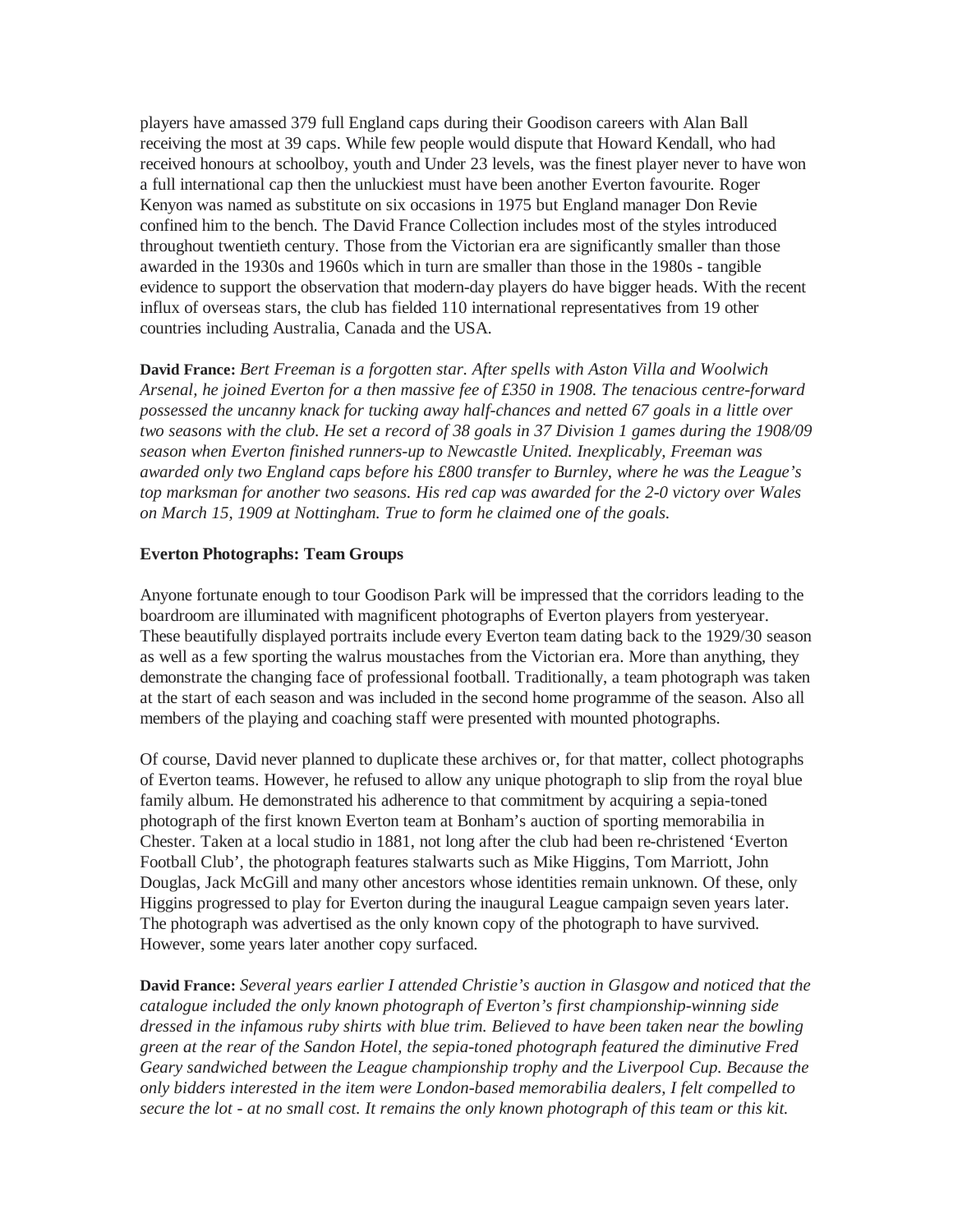# **Everton Photographs: Candid Snaps**

Until recently journalists and photographers had always mingled with players, particularly while travelling, and footballers had never shunned away from the flash-bulb. As a result, the collection includes more than 100 snaps of players and staff taken during training sessions, social events and road trips between 1925-1975. Typically sized 20 mm x 25 mm, most of these candid photographs were discarded from the libraries of defunct newspapers or photographic studios. Without question, they provide social commentary on the changing lifestyles of professional footballers. For example, one original monochrome snapshot taken in late-April 1964 shows members of the Everton team, attired in their tailored club suits, prior to boarding a Cambrian Airlines prop-plane for the arduous 48-hour journey to Australia. Everton played eight games down-under, winning seven and drawing the other. Such was the stature of the English game that they defeated the Australian national side by 8-2 on May 10 and 5-1 on May 16.

Another candid photo captures the Everton team as they prepare to leave Goodison for a fifth round FA Cup tie at Roker Park in 1964. Fortunately for the players, the outdated bus was only required to take them as far as Speke airport. However 15,000 fans had to endure the trip by road because all rail specials had been banned because of hooliganism. The players featured in the photo include Brian Harris, Sandy Brown, Jimmy Gabriel, Colin Harvey, Dennis Stevens, Roy Vernon, Gordon West, Alex Scott, Derek Temple and Brian Labone. Whether road or air, the return journey must have seemed much longer for all travellers because the game finished 1-3.

**David France:** *One of my favourite snapshots shows Ray Wilson, Alex Young, Sandy Brown and Derek Temple leaving Lime Street Station for the 1966 FA Cup final. Their innocence displays no hint of the drama about to unfold beneath the twin towers of Wembley Stadium. Perhaps more than anything, I am fond of the way that the photographer has framed the reflections of excited well-wishers in the train window. Saturday May 14, 1966 proved to be the most memorable afternoon in Temple's career. While many fans associate the Wembley triumph with the exploits of Mike Trebilcock and, indirectly with Eddy Cavanagh - the infamous pitch invader, however, it*  was Temple who galloped half the length of the hallowed turf before rifling the match-winner *past Sheffield Wednesday and England keeper Ron Springett.* 

#### **Everton Ephemera**

Ephemera? Nowadays, the term is conveniently used to describe general collectables. And the collection has lots of paper ephemera originating from around the turn-of-the century including 20 Everton postcards spanning 1903-1920, over 300 Everton cigarette cards dating back to 1897, more than 500 Everton trade cards issued with products such as salt, tea, confectionary and, of course, bubble gum, 20 Everton players' contracts from 1890, 15 autographed menus from club functions celebrating major Everton triumphs and anniversaries over the last century, approximately 200 letters mailed to Everton between 1903-1970, 10 overseas travel itineraries including one for Everton's first trip to the continent in 1905, several Everton/Liverpool fixture lists from the pre-World War I era, 10 Everton handbooks dating back to 1894, over 50 postal covers commemorating key post-war dates, 115 books - including a copy of every Everton book ever published as well as assorted autograph albums and shareholder information.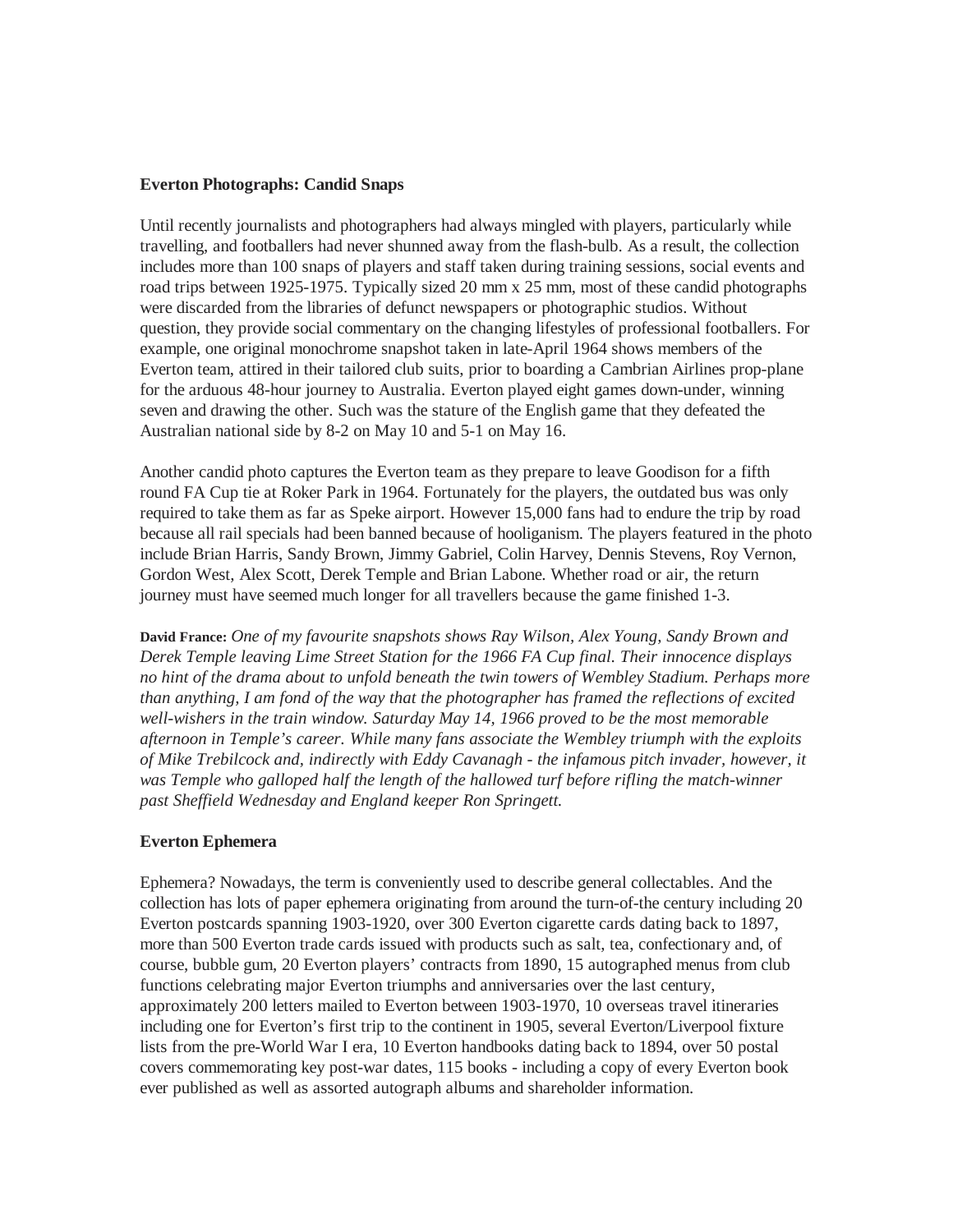Not surprisingly, such diverse ephemera provides a fascinating insight into the origins and genetic evolution of football on Merseyside. A couple of pieces are worthy of extra special mention. They are the official handwritten tenders for construction work at the Anfield ground in September 1886. One tender's scope of work specified that the grandstand was to be made from spruce. The builder's estimates of costs were £74.50 for the grandstand and £34.62 for the fencing, which was later reduced to £34.30. Both have been approved for payment by John Houlding, the then Everton chairman and future Liverpool chairman.

**David France:** *I discovered these documents by chance during my quest to secure an elusive programme. The vendor insisted that I also purchase a box of seemingly worthless memorabilia including a dog-eared scrap-book. At first, I was delighted to discover that the scrapbook included a couple of signed photographs from the pre-war era. Further investigations confirmed that the rest of the book was littered with discoloured newspaper cuttings dating back to Everton's participation in the 1906 English Cup final. Then further scrutiny revealed two more old pieces of paper which had been stuck onto the pages. They turned out to be handwritten documents submitted by the local firm of Armstrong & Dobson for building the stand and also for constructing hoardings around the Anfield ground. Amazingly I had hit pay-dirt.* 

#### **Everton Ephemera: Postcards**

Old postcards offer a snapshot of the early twentieth century frozen in time. But strangely it was not until 1902 that the Post Office allowed for both the address and message to be written on one side, freeing up the other side for a picture. As a result, 'divided back' postcards exploded in popularity and, with up to seven postal deliveries a day in Edwardian Britain, became a cheap and reliable medium for transmitting messages. Millions were mailed every week until their popularity declined with the advent of a new device - the telephone. While national firms published cards of wide interest, local photographers often recorded the more interesting community events including football matches and sold them to the general public as picture postcards. As a result, the collection includes 20 postcards featuring Everton teams and players from the 1903-1920 period and many others from later eras. Most featured team two rows of stern faces with arms folded taken immediately before kick off. But one early example shows captain Jack Taylor and goalscorer Sandy Young with the English Cup in 1906 - the be-suited duo appear to be quite pleased by their achievement.

By comparison, postal covers were introduced in the late-twentieth century as a means of commemorating special events such as Cup final appearances and club anniversaries. Collecting postal or first-day covers is essentially an off-shoot of philately. For example European home and away games including the 1985 European Cup-Winners' Cup victory in Rotterdam. The collection includes over 50 of these philatelic covers. Many of these were autographed by the stars of the matches and issued as a numbered limited edition.

**David France:** *Obviously Evertonians have always benefited from a sense of humour, how else could they tolerate the performances of Bernie Wright and Brett Angell? Obviously, a GSOH was also a pre-requisite in earlier times. For example one postcard published by Maybury's of Swindon, styled as a funeral card, commemorates the humbling of Everton at the hands of the lowly Swindon Town in the fourth round of the English Cup in 1912.* 

#### **Everton Ephemera: Cigarette Cards**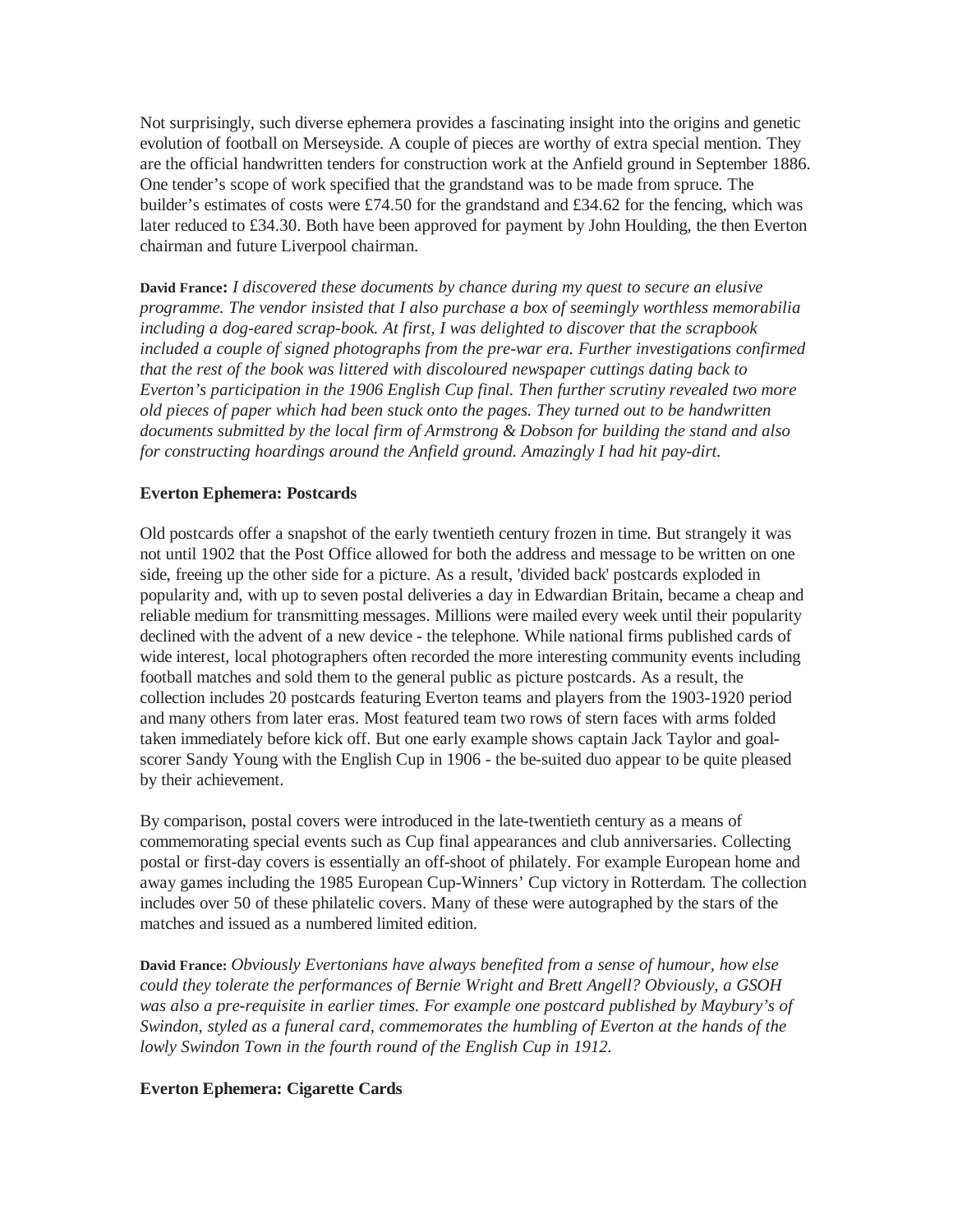Football was one of the more popular subjects for illustrating cigarette cards. Harry Reay was chosen to represent Everton in the first series published by Cohen Weenen in 1897. He was a surprising choice given that he made only two first-team appearances. The vast quantities of cards issued over the next four decades glorified the deeds of their subjects. During that time, Dixie Dean emerged as a household name and his sensational rise to national hero can be traced through his 28 different cards. One card issued by the Pattreiouex tobacco company in 1927 described him: *'One of the few footballers who can claim to have played elementary school football and the first class game in the space of a few years. He was secured by Tranmere Rovers when 16 and such was his reputation as a goal-scorer that Everton paid £2,500 for him. A forward of a dangerous type, he proved it by scoring 32 goals last season including two separate hat-tricks against Newcastle United.'* Within a couple of seasons, Dean's standing had been reinforced by Gallaher: '*The Everton centre-forward, who last season established a new League record by scoring 60 goals, is universally known as Dixie. Was a Tranmere Rovers' discovery and was only 17 when Everton secured him for £3,000. His junior clubs were Moreton Bible Class and Pensby Institute. Was capped thrice before he was 21.'* 

And by 1929 his status had been enhanced by John Player: *'Dean is a leading figure in presentday football, being recognised as one of the best centre-forwards since the days of GO Smith. He started to play for Tranmere Rovers in his teens, and was soon secured by Everton for £3,000 when little more than a novice in experience. He was involved in a serious motor accident and it was feared that he might never play again. He made a wonderful recovery however, and set up a scoring record of 60 goals in season 1927/28. Dean, who has been first choice for England since 1927, is a wonderful scorer with his head and feet.'* Dean had fractured his skull in a motor-cycle accident in June 1926. His accomplishments made him a legend beyond the boundaries of football. Ogdens eulogised him during the twilight of his career: *'Dean has set up a record which has never been surpassed in the long history of the game. After having served a short apprenticeship with Tranmere Rovers he went to Goodison Park in season 1924/25. Since then he has played in 371 matches embracing League, Cup and international, and he has scored 379 goals, an average of more than one a game. He has earned every honour, a cup-winner's medal, League championship medals for the First and Second Divisions and sixteen international caps.'* Obviously Goodison icons are allowed a slight exaggeration of their goal-scoring prowess.

World War II resulted in the discontinuation of most cigarette cards. Nevertheless old cards rekindle warm memories of by-gone days and, while the majority are readily available, there are more than a handful which are scarce and expensive. *Toffee Cards - The Tobacco Years,* published in 1997, provides an illustrated history of Everton's early days and catalogues the 312 cigarette cards involving Everton from 1897 to 1939. The collection contains every known Everton cigarette card issued in the United Kingdom.

**David France:** *A journalist kicked off his review of my first book by waxing: 'The one good thing about the decline of the cigarette as a tool of social intercourse is that you don't run the risk of Duncan Ferguson's head butting out of the packet!' Well that hack can relax because the last Everton No 9 to appear on a cigarette card was Tommy Lawton some 60 years ago.* 

# **Everton Ephemera: Trade Cards**

Although the post-war rationing of tobacco resulted in the discontinuation of cigarette cards, their trade card counterparts continued to be issued by manufacturers of tea and confectionary as well as newspapers and magazines. Although twice the size, they share many similarities with their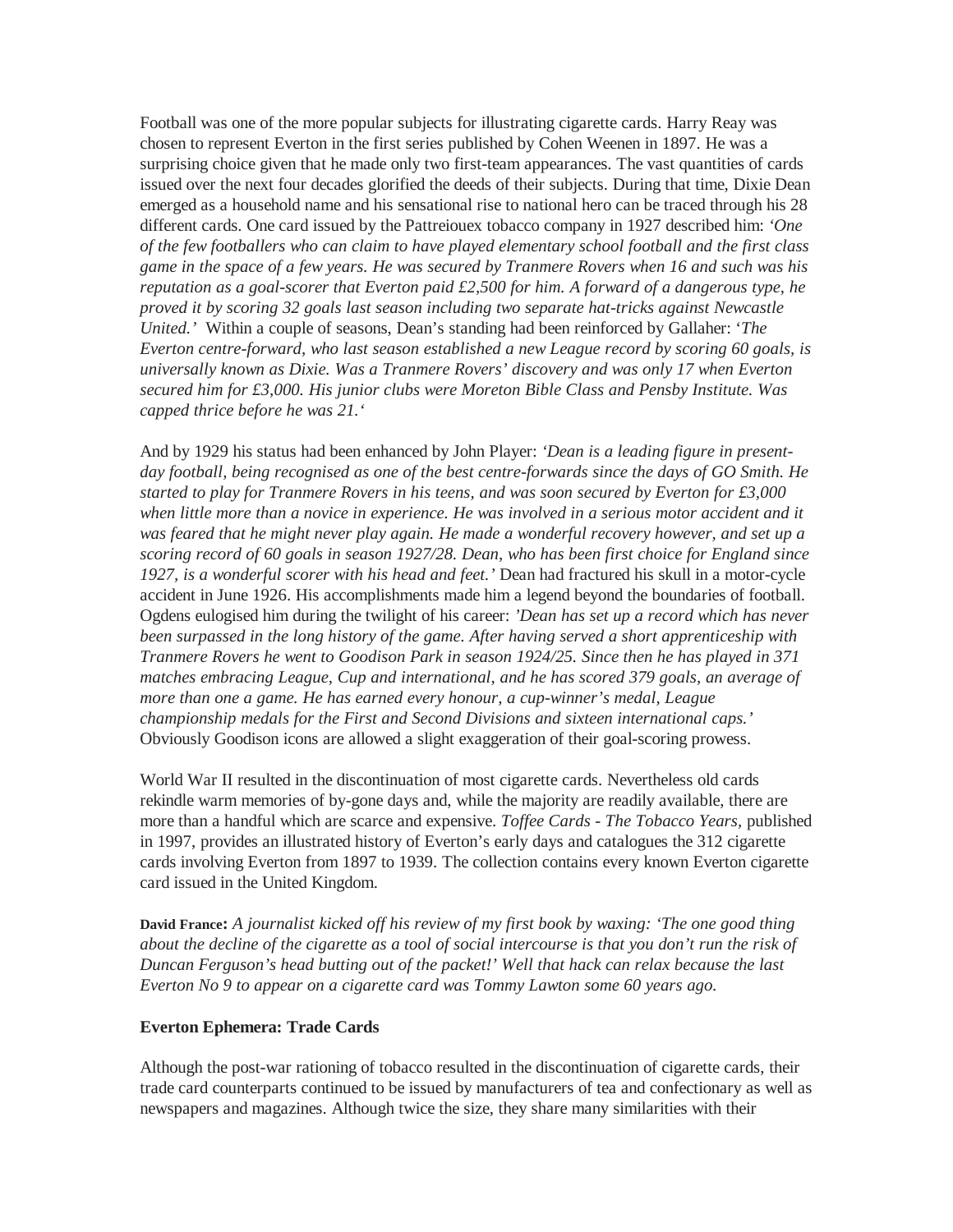nicotine stained counterparts with most fronts featuring portraits or action photographs and the backs providing career summaries. The quality of early cards was modest compared to modern-day glossy cards which are produced for collectors independent of a product. The rarest were published around the turn-of-the century by J Baines Limited of Bradford. These collectables were priced at one half-penny (0.12p) for a packet of 'gem' football cards.

Bubble-gum cards featuring footballers were introduced in the mid-1950s and grew in popularity throughout the sixties. Most were issued by A&BC Gum Co and Topps Chewing Gum Co and became the currency of the school playground. Targeted at schoolboys, they cost 1d each (less than 0.5p) and included a stick of gum as well as an illustrated card. Thankfully the sweet tasting gum had a very short life-span losing its flavour within minutes but the cards were far more durable and survived as treasured memories of yesteryear's heroes. In the days before extensive coverage of football on television and radio, bubble gum cards provided an important way for young fans to identify the stars of the game. The cards reflected the standing of the featured player and his club. Although the first Everton player to be featured was Dave Hickson in 1956, the popularity of these cards coincided with the post-war resurgence in Everton's fortunes under the stewardship of chairman John Moores. The most popular Everton stars featured on bubble gum cards were Alan Ball, Roy Vernon, Alex Young, Ray Wilson and Gordon West.

**David France:** *Perhaps Gordon West's memories reveal the true value of bubble gum cards: 'I was just 18 when I joined Everton as the most expensive keeper in the world. And two years later I was thrilled to be included in an A&BC series along with Messrs Gabriel, Labone, Scott, Vernon and Young and flattered to learn on the Bellefield grapevine that my cards were highly sought after. I even heard rumours that schoolboys were exchanging two Brian Labone cards for one Gordon West. Which sounds about right. Of course, in those days Everton were unquestionably the premier club on Merseyside and possibly card trading gave rise to the famous quote by the Last of the Corinthians - One Evertonian is worth 20 Liverpudlians. Which sounds right too!'*

# **Everton Ephemera: Player's Contracts**

In the old days – free from FIFA licensed agents – the clubs flexed considerable power over their employees. And at the end of each season, the board of directors reviewed the capabilities of the playing staff and those fortunate to be retained were offered a standard 12-month contract. There was little if any negotiation about the terms or the conditions of employment. One by one both young and seasoned players were summoned to the club secretary's office in Goodison Road and expected to sign whatever piece of paper had been placed in front of them. Even in the period following the abolition of the maximum wage by the Football Association, all senior players received identical remuneration. Therefore they all signed without hesitation, citing the honour of playing for Everton Football Club. Ah, those were the days! The collection contains 20 examples of the standard contracts drafted by the Football League and used by Everton between 1890-1975.

**David France:** *One of the contracts was signed by Gordon Watson ,who relayed to me the tale of young Joe Mercer, his future team-mate in the 1938/39 title-winning side: 'In 1936, after a successful campaign in which he had broken into the Everton first-team, the right-half was more than a tad disappointed to learn the terms of his new contract and demanded to see Will Cuff. Sufficiently incensed to challenge the iron fist which ruled the club, he enquired why he received £8 during the playing season but only £6 per week during the months of June, July and August when most of his colleagues were paid £8 throughout the year. Mr Cuff was horrified: 'Well Mercer, are you trying to tell me than you are as good a footballer as Warney Cresswell? As*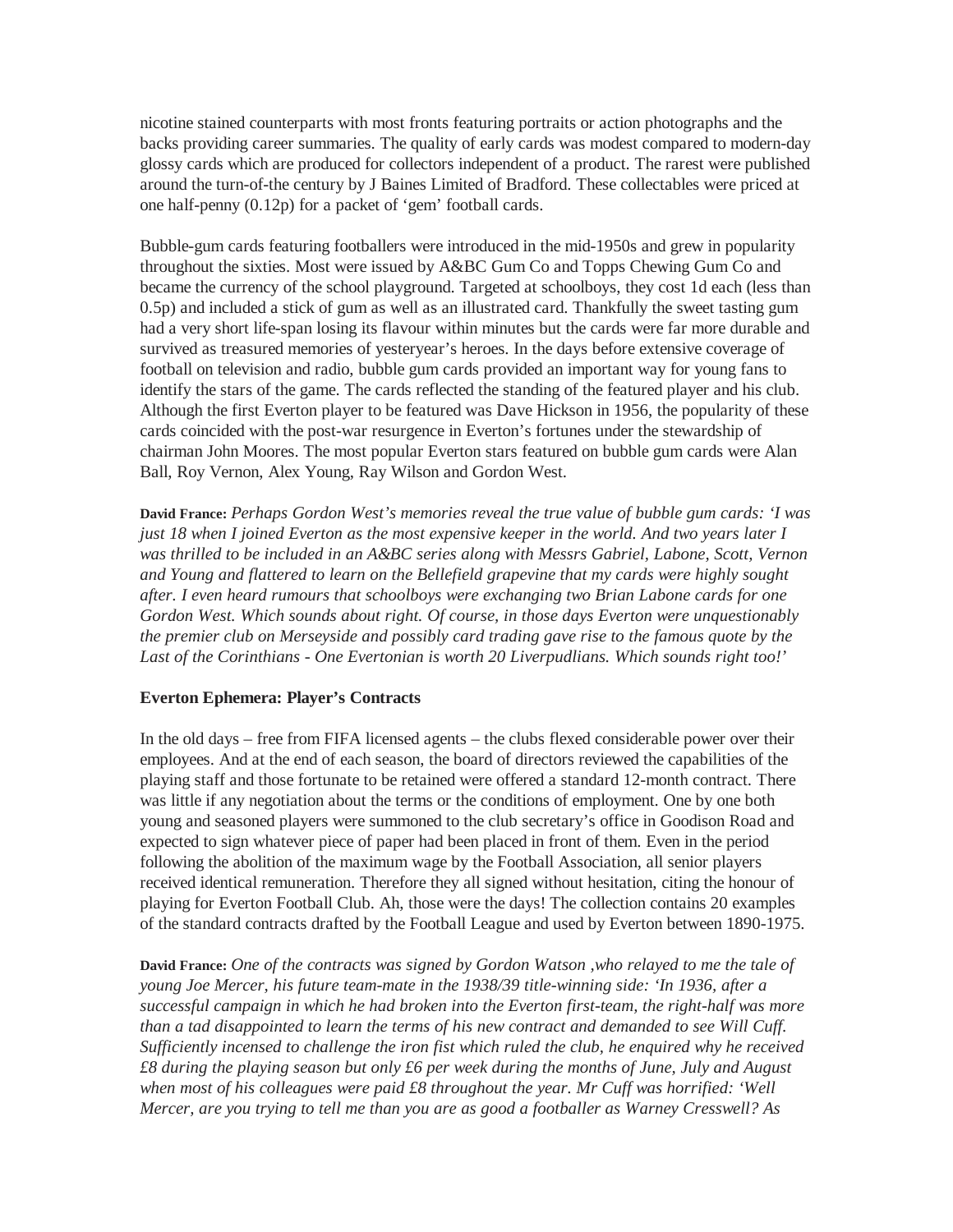*good as Charlie Gee? As good as William Ralph Dean?' Mercer responded: 'No sir, obviously they are England internationals and I 've yet to reach their standard. But while I'm not as good as them from August to May, I am just as good as them during the close-season'. Mr Cuff was not amused but shortly afterwards the future England captain was offered a contract at £8 per week for all 52 weeks - which he signed without reading*.'

# **Everton Ephemera: Letters**

The David France Collection includes a mixed mail bag of club correspondence which offers a fascinating insight into the typical day-to-day operations of a football club over the decades. The 200 plus letters on the letterheads of 80 or so different football clubs address all types of business issues including the re-arrangement of fixtures, allocation of match tickets and coordination of transfers. Dates back to March 6, 1888, the oldest letter hand-written by the Aston Villa secretary invites Everton to visit Birmingham later that month.

Whereas many of the post-war letters trace the wheeling and dealing in the transfer market by Everton managers such as Johnny Carey, Harry Catterick and Billy Bingham. They shed light on the deals which delivered the likes of Tony Kay from Sheffield Wednesday, Dai Davies from Swansea Town, Bernie Wright from Walsall and Rod Belfitt from Ipswich Town to Goodison. Equally formal correspondence complies with the rather quaint requirements of the Football Association. For example, one letter lists the Leeds United players eligible for the FA Cup semifinal at Old Trafford on April 27, 1968. Although Leeds fielded a full-strength team, the Everton side was weakened by the suspension of Alan Ball. However, it did include the name of Johnny Morrissey who coolly netted the all important winner - a penalty past Gary Sprake. The collection contains a similar letter from West Bromwich Albion which includes Jeff Astle - the scorer of the extra-time winner at Wembley.

**David France:** *Some letters from less-affluent clubs are eloquent appeals for financial help. One of my favourite letters outlines non-League Macclesfield Town's proposal to act as Everton's nursery club. The Goodison board declined the offer. While Macclesfield were eventually elevated to the Football League, they have yet to produce a footballer suitably equipped to play in the top flight*.

# **Everton Ephemera: Autographs**

Whereas signed programmes, signed replica shirts, signed balls, signed portraits and even signed plaster-casts are bought and sold on eBay, the image of football crazy schoolboys pushing albums under the noses of their idol to gain that all important autograph is an eternal one*.* At one time or another we have all asked for them. Perseverance coupled with politeness usually pays off. Most players understand that public relations is an important part of their job. But sadly in the hectic hustle and bustle of today, most autographs are hastily scrawled with indecipherable penmanship and some are delegated allegedly to the handy work of ghost writers.

Fortunately, that was not always the case. Traditionally professional footballers responded using a fountain pen and a big smile and autographs became an inexpensive form of memorabilia. The most sought-after are preserved on album pages from the thirties and include those of the late Dixie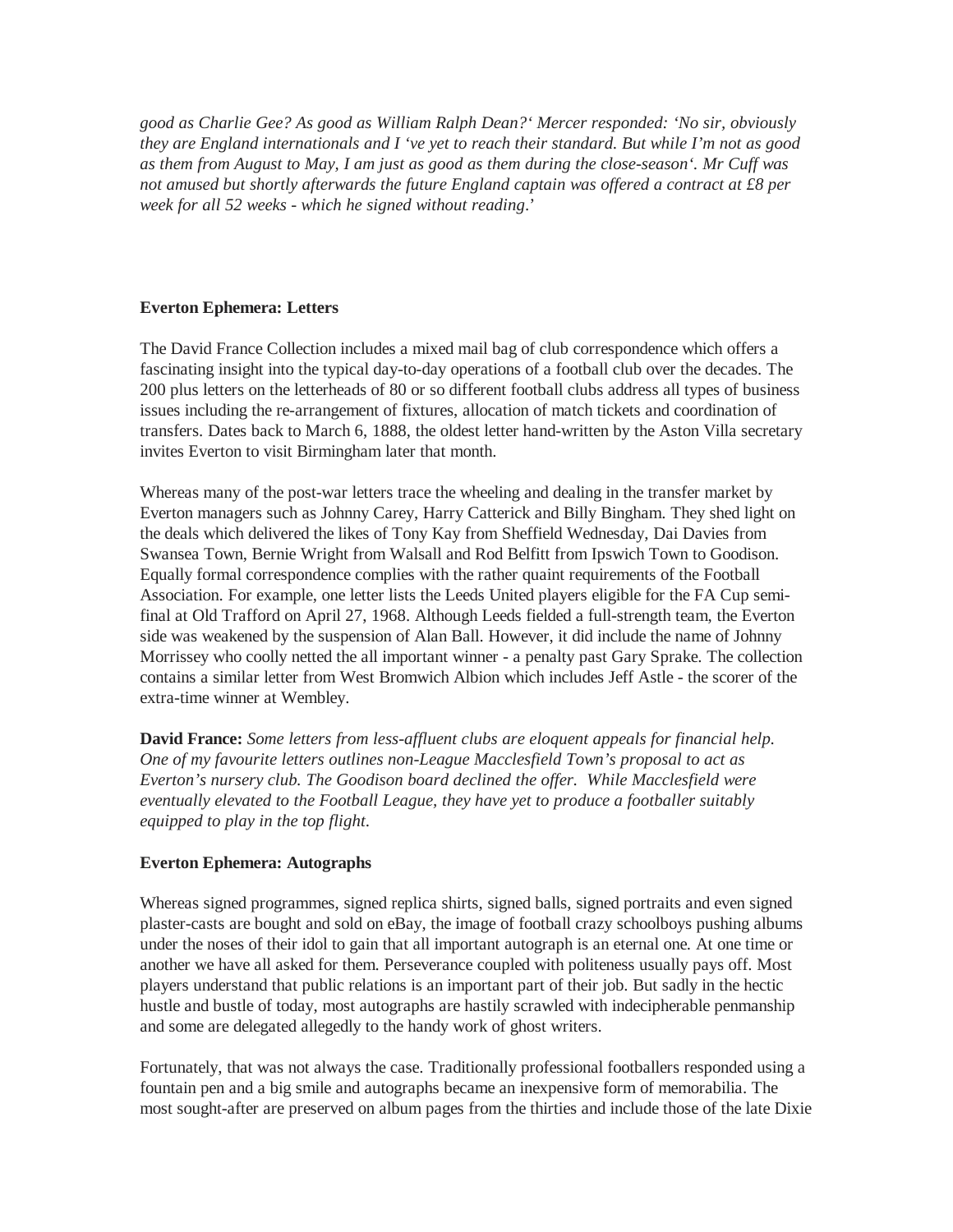Dean, Tommy Lawton, Joe Mercer and TG Jones. But no experience compares with personal interaction with one of your heroes. Anyone who has been pleasure of asking Brian Labone for his moniker will appreciate the time he takes to engage fellow Evertonians. Nothing appears to be too much trouble for this royal blue legend. He always makes eye-contact and takes extra-special care to dot the 'i' in 'Brian' and personalise the dedication. While some modern-day stars may consider such requests to be a nuisance, older players admit to secretly dreading the day when fans no longer ask for their signatures.

The collection includes hundreds of autographs from all eras, however, the most fascinating signed item is a Goodison training-in book from 1931. As a rule, all Everton players have been required to formally register for daily training by a specific deadline. Those who arrived late were often redlined and fined. This book lists the signatures of the players who attended daily sessions and describes the scope of the exercises specified by the trainer Harry Cooke for that day. Sessions often alternated between running/walking and gym work/skipping. Occasionally the players were treated to brine baths and sometimes they indulged in ball practice - passing movements. The entry for August 1931 shows that Chedgzoy, Sagar, Dean, Creswell, Britton and 20 team-mates signed in for morning and afternoon training. The early session consisted of a long walk through Queen's Drive, West Derby Village, then along the East Lancs Road and Walton Hall Avenue to Goodison Park.

**David France:** *A few years ago I had the pleasure of sharing the microphone with Alex Young during a Radio Merseyside phone-in. However, the most popular question was 'What time will Alex be leaving the studio?' Although our host Alan Jackson warned that there were autographs hounds stalking the main entrance, he failed to add that Paradise Street had been closed by a mob of Evertonians, both young and old, waiting to catch sight of the Golden Vision. In fact, so many cars were double-parked that the city centre was reduced to a standstill while Alex met the needs of every fan. Some 45 minutes later, we made it to the Moat House Hotel where he recalled the experiences of another of Everton's favourite sons - Alan Ball. Apparently shortly after his debut in 1966, Bally was walking to the ground carrying bags in each hand when a fan dressed from head to toe in royal blue approached him with his treasured autograph book. He asked: 'Please can I have you autograph?' Bally apologised: 'I'm so sorry but I've got my hands full at the moment.' He answered: 'That's okay Mr Ball, just spit in it!'*

# **Everton Ephemera: Books**

The history of football can be traced through the pages of the written word and Everton have become something of an institution with a rich harvest of 64 books charting the club's development and celebrating its successes. While the collection includes official handbooks dating back to 1893, the first detailed history of the club was authored by club director Thomas Keates. Entitled *History of Everton Football Club 1878/79-1928/29*, the book was first published by Thomas Brakell in 1929. Since then, other popular works which have enjoyed three editions include *Everton - A Complete Record* by Ian Ross & Gordon Smailes, *Gwladys Street's Hall of Fame* by David France and *Goodison Glory* by Ken Rogers. But the most sought-after publication in recent years was *The Blue Book* co-authored by David France and David Prentice which summarised the observations of Gordon Watson during his 64 years on the playing, coaching and administrative staffs at Goodison. Published as a limited edition of only 1878 copies to celebrate the club's achievement of 100 seasons at the top, it sold out within days.

In addition 47 biographies of Everton players have been penned. They feature those of Goodison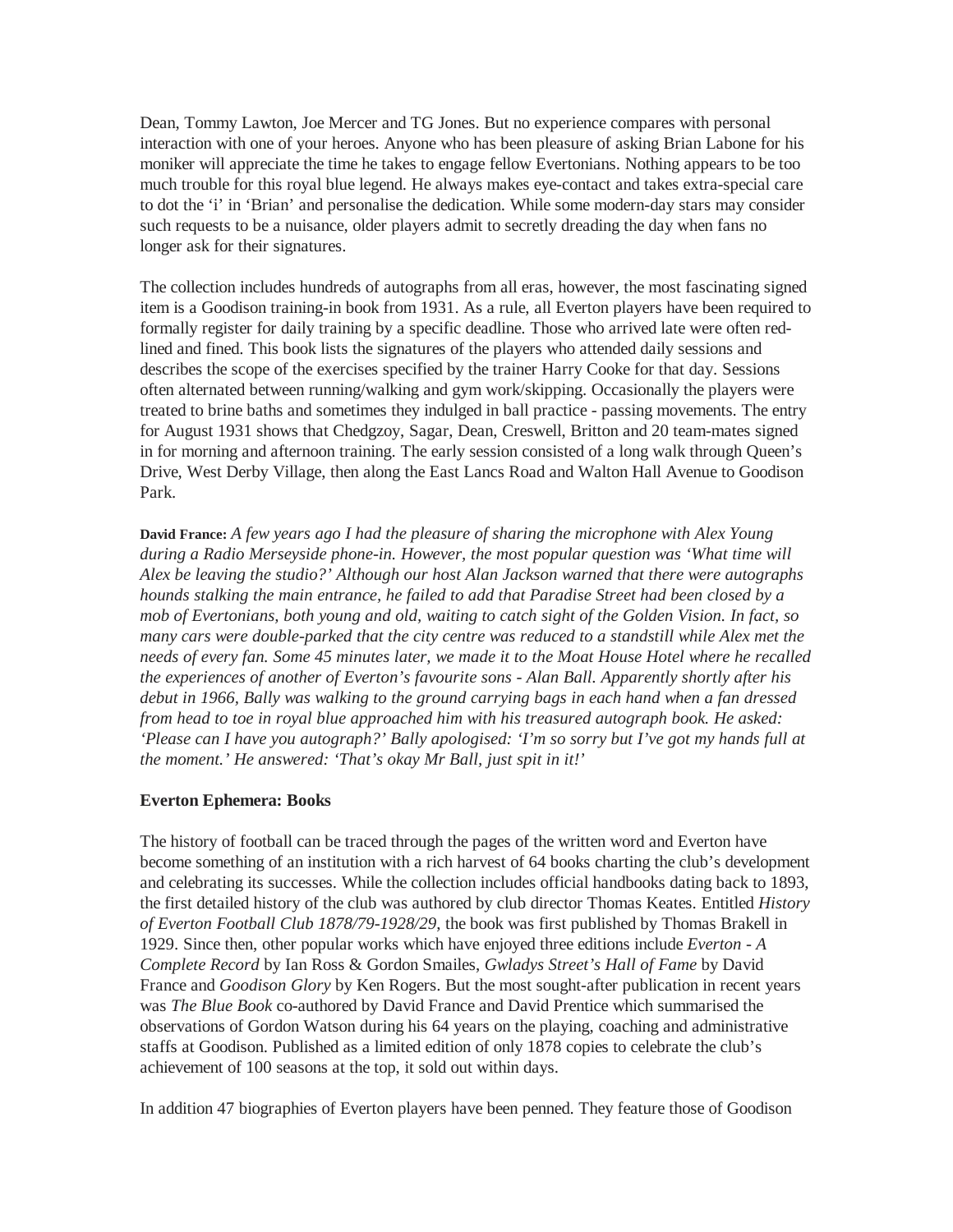icons such as Ball, Dean, Kendall, Labone, Ratcliffe, Royle, Southall, Lawton, West, Wilson and Young and others by the likes of Beardsley, Bingham, Cottee, Gascoigne, Geldard, Gray, Harris, Jones, Kanchelskis, Lello, Lineker, McMahon, McKenzie, McMahon, Nevin, Thomas and Troup. Also goalkeeper Dai Davies wrote his autobiography in both English and Welsh. Surprisingly noone has covered the life and times of Harry Catterick.

**David France:** *I've been involved in producing nine books but was most satisfied by capturing the opinions of Gordon Watson for posterity in The Blue Book. He passed away while the book was being printed but would have been embarrassed by the sight of a couple of hundred raindrenched fans queuing down Church Street and along Paradise Street to acquire copies from WH Smith's. Of the other 114 Everton books released to date, four have been authored by 'ordinary' fans and recount their experiences while following the club through the good times and the not-so-good times. For me, these works capture the real passion of supporting Everton and enrich our royal blue culture. They are the real collectables of the future.*

#### **Everton Programmes**

If the most trustworthy diary of a club's history is its football programmes, then for that reason alone no club's history has been so comprehensively chronicled as that of Merseyside's first club. The David France Collection contains over 6,000 programmes which envelop Everton's participation, both at home and away, in league games, cup competitions, friendlies and reserveteam fixtures between 1886-2001. While it is difficult to tabulate the precise number of friendlies, and therefore the total number of first-team games, in which Everton took part in during this period, experts have estimated that the collection features more than 90% of all of the programmes involving Everton Football Club. In itself, this staggering week-by-week anthology is the most complete compilation of archival material for any football club in the world.

Of course, football programmes are intended to be disposable items. They were never expected to have been kept for over a century. So equally as stunning as the scope and the depth of the programme collection is the general condition of the items. Most have withstood the ravages of time and are in excellent condition for their vintage. Indeed, very few are torn or brittle. The vast majority of the home editions have been professionally preserved and have been bound into volumes which occupy over 20 feet of linear shelf space. At the last audit, the collection included over 6,000 programmes but, even after a quarter of a century of toil, there are still holes in the collection. Yet numbers tell only part of the story :

|                 | Pre-World War I | Between the wars | post-World War II |
|-----------------|-----------------|------------------|-------------------|
| Home programmes | 321             | 805              | 2495              |
| Away programmes | 66.             | 240              | 2183              |

**David France:** *Theoretically before I collected, I accumulated individual programmes from dealers scattered across the United Kingdom. Then by chance I came across a bound volume from the early fifties which to my delight contained every single home programme issued by the club for that season - every first-team, every second-team, every friendly, etc. And best of all, they were in immaculate condition. Subsequent research determined that for many seasons back to 1904/05 Everton, like Aston Villa, Chelsea and Sheffield United, had presented bound volumes of home programmes to each member of the board. Also they had sold them to supporters at the end of each season. As a consequence I elected to focus on seeking out such volumes for the earlier seasons. My timing was perfect because nowadays many of these volumes are broken up by*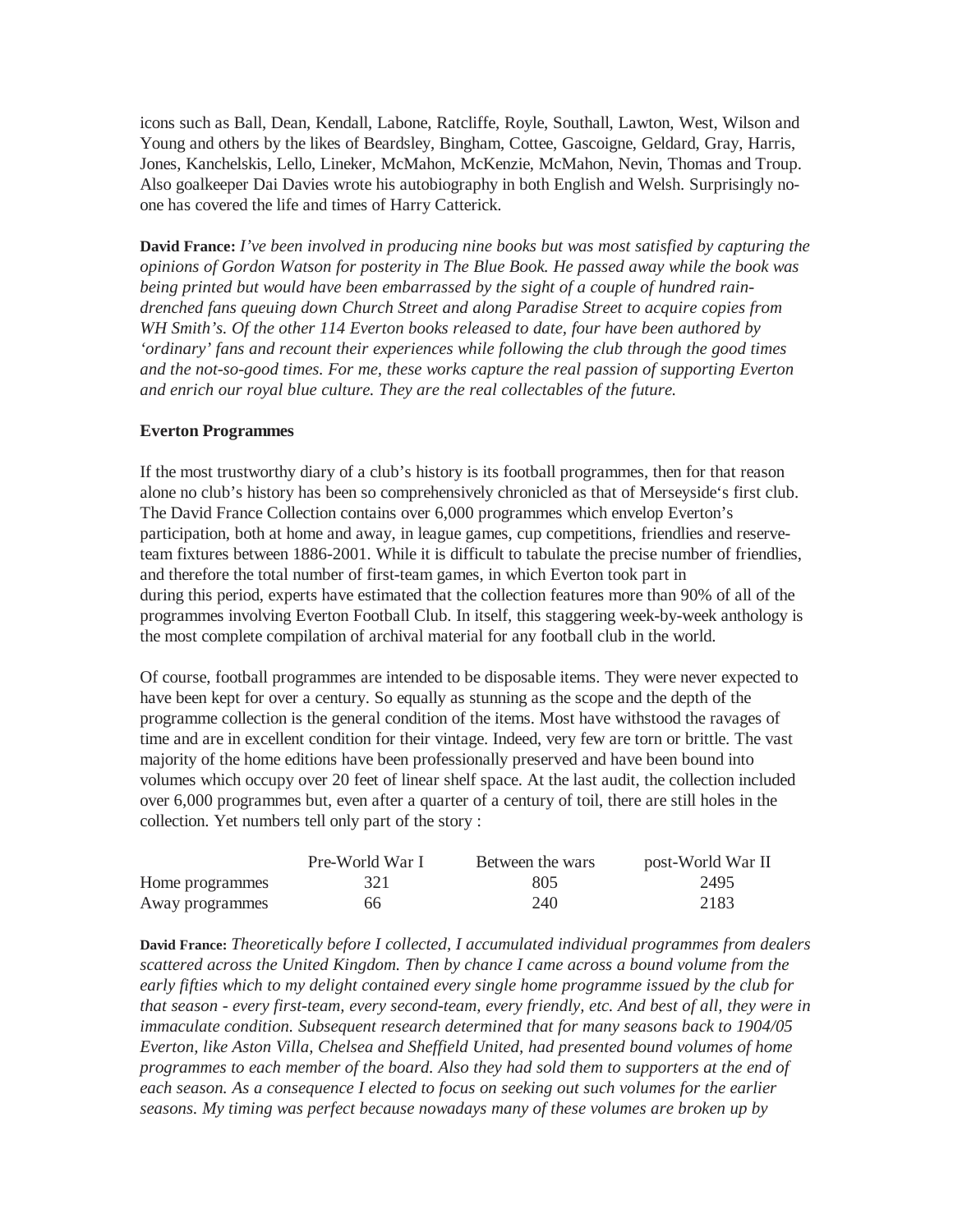#### **Nineteenth Century Home Programmes**

Without question, the highlights of the vast programme collection are the 32 pre-League games played at Anfield. These boast the oldest known issues involving Aston Villa, Blackburn Rovers, Bolton Wanderers, Derby County, West Bromwich Albion, Wolverhampton Wanderers, Newton Heath and Celtic. Others include rarities from the halcyon teams of Scottish football such as Battlefield, Kilbirnie and Vale of Leven and English amateur football such as Corinthians and Blackburn Olympic. Most of them are simply priceless.

Everton were the first club to distribute programmes detailing team line-ups. Measuring 115 mm x 140 mm, these 4-page matchcards were crammed with minutiae about the referee, umpires, future fixtures and past results as well as advertisements for tobaccos, wines, watches, pianos, football bladders, dance halls and undertakers. In addition, they reveal the explosion of the professional game from local fixtures with Stanley and Bootle to more established opponents such as Bolton Wanderers. In fact, the collection contains eight programmes involving Bolton between 1887-1889. It also highlights the astuteness of arranging games with 10 of the other founders in the spring of 1888 to further Everton's qualifications for League membership.

| <b>Astley Bridge</b>     | 4 Sep 1886                                                     |
|--------------------------|----------------------------------------------------------------|
| Church                   | 30 Apr 1887, 25 Feb 1888                                       |
| South Shore              | 20 Aug 1887, 30 Mar 1889                                       |
| Witton                   | 27 Aug 1887, 14 Jan 1888, 6 Apr 1889                           |
| <b>Bolton Wanderers</b>  | 29 Oct 1887, 19 Nov 1887, 2 Apr 1888, 2 May 1888,              |
|                          | 5 Nov 1888, 6 May 1889, 31 May 1889, 28 Sep 1889               |
| Bootle                   | 3 Dec 1887, 26 Dec 1888, 13 Apr 1889, 26 Dec 1889              |
| <b>Notts Rangers</b>     | 7 Jan 1888, 11 Jan 1890                                        |
| <b>Burslem Port Vale</b> | 4 Feb 1888, 20 Apr 1889                                        |
| Padiham                  | 11 Feb 1888, 1 Sep 1888                                        |
| Burnley                  | 3 Mar 1888, 24 Apr 1888, 24 Nov 1888, 14 Sep 1889, 12 May 1890 |
| <b>Notts County</b>      | 10 Mar 1888, 15 Sep 1888, 7 Sep 1889                           |
| Derby County             | 17 Mar 1888, 27 Oct 1888, 18 Jan 1890, 31 May 1890             |
| Aston Villa              | 24 Mar 1888, 6 Oct 1888, 4 Jan 1890                            |
| Corinthians              | 4 Apr 1888                                                     |
| West Bromwich Albion     | 7 Apr 1888, 23 Feb 1888, 8 Mar 1890, 31 May 1890               |
| Blackburn Olympic        | 5 May 1888, 3 Sep 1888                                         |
| Accrington               | 12 May 1888, 5 Sep 1888, 26 Oct 1889                           |
| Wolverhampton Wanderers  | 21 May 1888, 9 Feb 1889                                        |
| Halliwell                | 5 Sep 1888, 16 Mar 1888                                        |
| Stanley                  | 13 Sep 1888, 2 Sep 1889                                        |
| Long Eaton Rangers       | 8 Dec 1888                                                     |
| Ulster                   | 25 Dec 1888                                                    |
| <b>Blackburn Rovers</b>  | 5 Jan 1889, 7 Sep 1889                                         |
| <b>Stoke</b>             | 12 Jan 1889, 2 Nov 1889                                        |
| Preston North End        | 19 Jan 1889, 20 May 1889, 16 Nov 1889, 28 Apr 1890             |
| Battlefield              | 2 Feb 1889                                                     |
| Dundee Strathmore        | 16 Feb 1889                                                    |
| Northwich Victoria       | 10 Apr 1889                                                    |
| Newton Heath             | 15 Apr 1889                                                    |
| Darwen                   | 18 May 1889, 3 May 1890                                        |
| Earlestown               | 4 Sep 1889                                                     |
| Southport Central        | 25 Dec 1889                                                    |
| Sheffield United         | 8 Jan 1890                                                     |
| <b>Glasgow Rangers</b>   | 15 Feb 1890                                                    |
| Kilbirnie                | 1 Mar 1890                                                     |
| Celtic                   | 5 Apr 1890                                                     |
| Vale of Leven            | 12 Apr 1890                                                    |
| Partick Thistle          | 26 Apr 1890                                                    |
| Sunderland Albion        | 17 May 1890                                                    |
| Birmingham St George's   | 24 May 1890                                                    |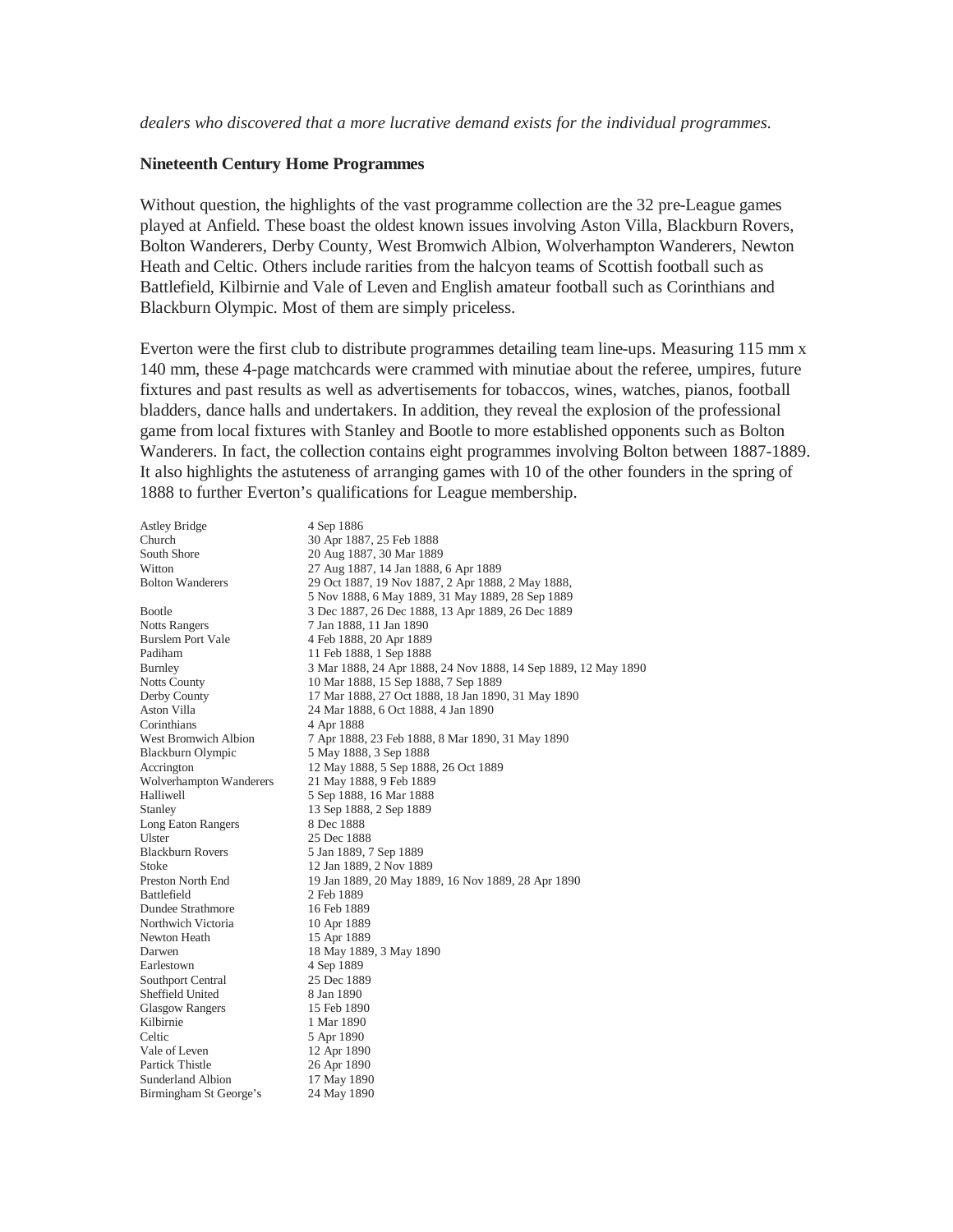**David France:** *From my experience, other programmes from the inaugural 1888/89 season are more than rare - they are unheard of. In fact to come across one programme for any club from the nineteenth century is quite a revelation but to discover a programme for a leading Premiership club from the pre-League era is mind-boggling. Then to cast your eyes on all of the home programmes issued during that season is … astonishing … inconceivable … miraculous … and mind-blowing … as well as bordering on absurd! When presented with the opportunity, I did not hesitate to acquire my first pre-League volume. Among it's treasures was the earliest programme involving Newton Heath and it cost me a king's ransom. So much that not long afterwards the dealer moved to a smart new house in the suburbs. But perhaps if he had sold it to the Old Trafford Museum, as he had threatened, the would be living in a Formby mansion.* 

# **Everton Programmes: Pre-World War II Homes**

The collection reflects the changing designs and contents of programmes from the primitive matchcards to the award-winning magazines of today. Because each issue represents a fraction of a history, perhaps there is no better way of tracking the fortunes of the club and chronicling events on Merseyside where some claim that life is taken almost as seriously as football. To this end, no programmes are as significant as the joint Everton-Liverpool collaborations. Everton worked in partnership with their neighbours to introduce a 16-page work of art in 1904 which had expanded to a 32-page masterpiece by the final edition in 1935. Therefore this book represents possibly the greatest compilation of Liverpool home programmes, nearly 1,000 pre-war issues, and could be retitled 'Liverpool Memorabilia - The David France Collection.

**David France:** *Contrary to popular rumour, my collection is far from complete. For example, no programmes exist for a handful of seasons around the turn-of-the century and shortly after the conclusion of World War I. Also it would be surprising if any programmes had survived from these eras even if they were produced. Of course, the search for these elusive issues continues. That said, it is difficult to define the breadth and depth of the collection. Perhaps it is best to think of it in tangible terms - for example, it contains a programme for every Everton home game played by Dixie Dean as well as one for nearly all of his away games … as well as programmes from every home and away game played by Everton since then.* 

# **Everton Programmes: Post-World War II Homes**

Published in 1996, David France's second book *Toffee Pages - The Post-War Years* is the definitive guide for Everton programme collectors and catalogues all known editions. It also identifies the rarer issues. In summary, the club published programmes for all League and cup games in the post-war years except for the hastily re-arranged Division 1 fixture against Sunderland in 1946/47. Also no official programme was produced for the visit of Gornik Zabrze in 1991, however, a single-page team-sheet was discovered. Therefore the collection contains all of the home programmes issued between 1945-2001. If the programmes for reserve games and teamsheets for Premiership fixtures are taken into account, then it extends to some 2,495 issues.

The club is widely admired for its commitment towards publishing one of the best programmes in the country, however, it took almost a quarter of a century to return the grandeur of the 32-page editions in pre-war era. The post-war publications were revitalised in 1969 and further modernised in 1980. Tobin Design introduced a more sophisticated and colourful magazine in 1995 which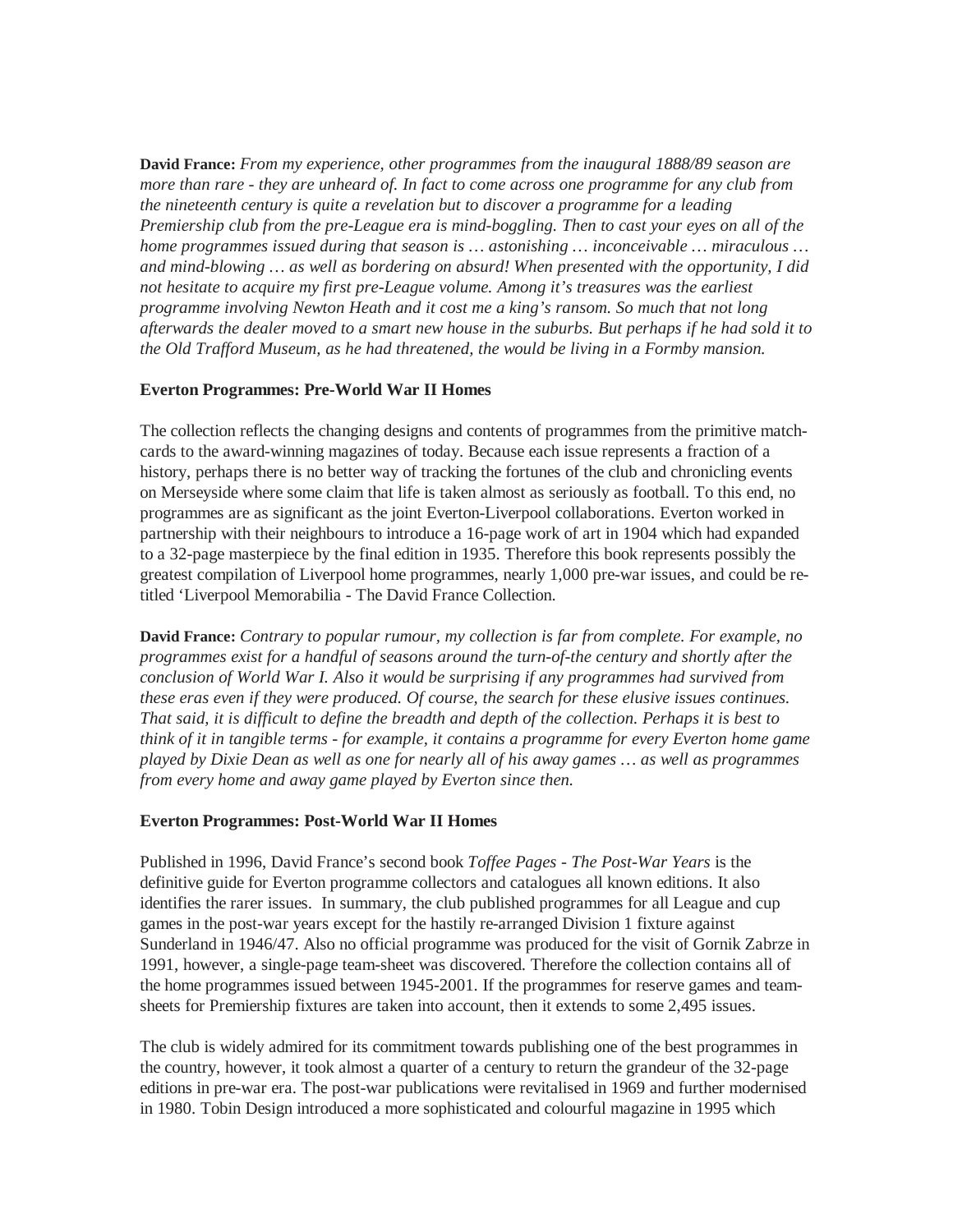continues to this day.

**David France:** *Although Everton have enjoyed a reputation for publishing outstanding programmes, the advent of web-sites, fanzines and club magazines as well as squad numbering challenge the original purpose of the matchday editions. Today the programme must entertain as well as inform. That said, perhaps the real collectables of the future will be the team-sheets which identify the actual starting line-ups. With that in mind, I have included team-sheets from Premiership games in my collection.* 

# **Everton Programmes: Pre-World War II Aways**

By the turn-of-the-century only a few clubs shared Everton's diligence in producing matchday programmes and, as a result, early away editions are extremely rare. Only 10 programmes involving Everton are known to exist from the nineteenth century. The oldest was published by Stanley for the fixture at the Walton Stiles ground in 1887/88. Stanley were the club's nearest neighbour and Everton played one of their home games at this ground prior to the completion of the Priory Road facilities in 1883.

The David France Collection is thought to contain the earliest programmes for many other clubs such as Southampton - then a Southern League contender, Newcastle United, Nottingham Forest, Walsall, Sheffield United and Sheffield Wednesday. It also includes programmes from Everton's early excursions to Europe and features issues for the games against Zurich and DFB Auswahlelf in 1932, Udvalgt Hold in 1937 and Zwaluwen in 1939. The club played Udvalgt three times over three consecutive days and all three programmes are included in the collection.

**David France:** *Most collectors have gone to extreme lengths to delete elusive items from their wish-lists and, as sad as it may appear, I am no exception. Indeed I must confess to having been guilty of acquiring a vendor's complete collection on more than one occasion just to get my hands on one or two pieces of treasure. My biggest excess? Well, about ten years ago I bid successfully for a lot of over 1,000 programmes at a Christie's auction in London. They must have weighed 80-100 pounds and I had to cart this excess baggage back to my hotel before locating a rare away programme. For the record it wasn't even a first-team edition but related to a match between Everton Reserves and New Brighton in 1926. It was like searching for a needle in a royal blue haystack.*

# **Everton Programmes: Post-World War II Aways**

Most post-war away programmes are readily available and David France's collection includes a copy of every away programme for League, cup, testimonial and friendly games played in post-war era. However, research has confirmed that no programmes were published for visits to Preston in 1945/46, West Bromwich in 1950/51, Ujpesti Dozsa in 1965, Real Zaragoza in 1966 and Milan in 1975.

Some of the rarer post-war programmes relate to pre-season friendlies against junior and Irish clubs. Although not all such games are well documented, the only known post-war programme missing from the collection is for the friendly with Manchester United scheduled for February 15, 1955. The game was postponed and never rescheduled. And even though the Old Trafford club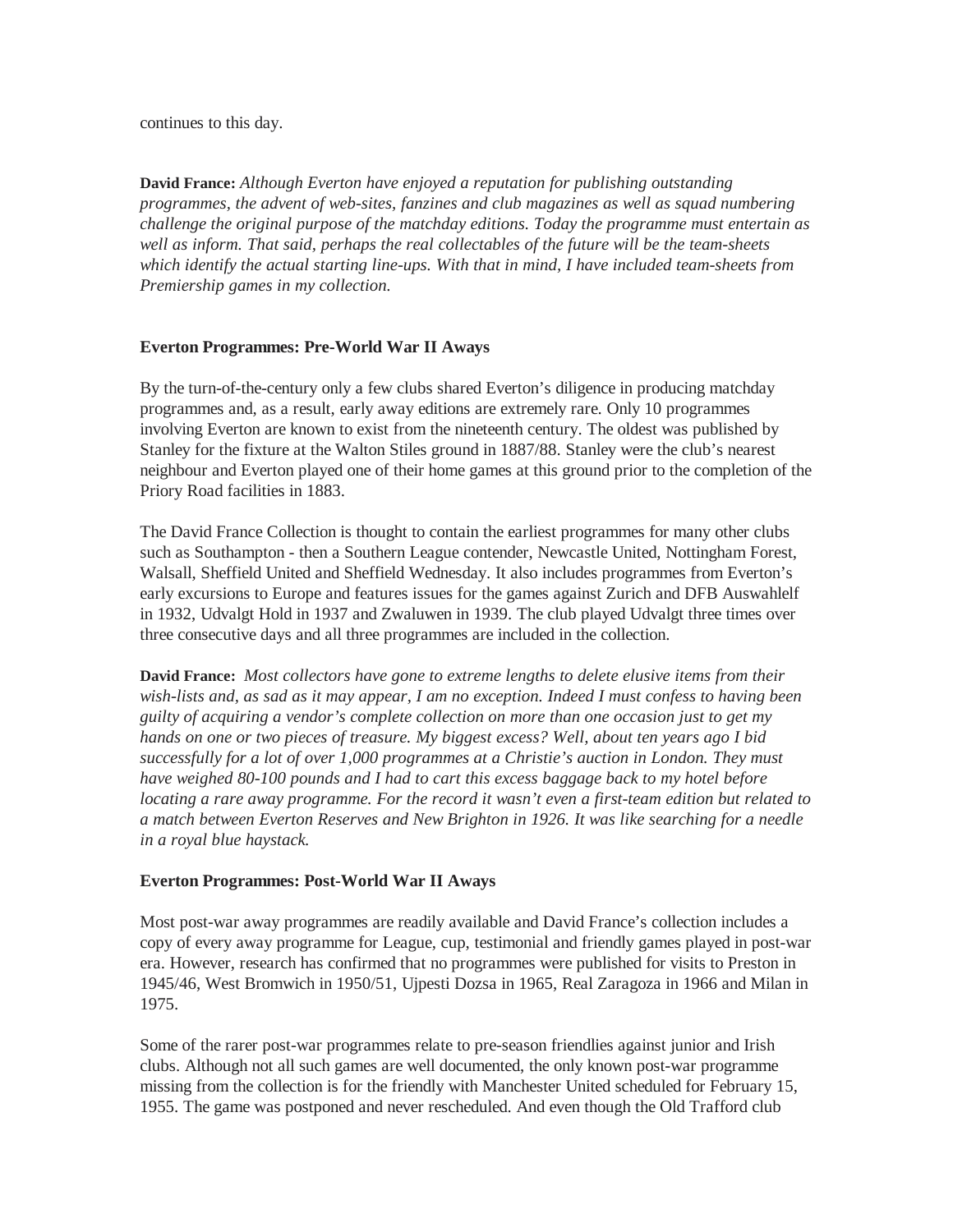instructed the printers to destroy all copies of the redundant programmes, one or two of them have survived. Other uncommon issues relate to testimonal games, the most obscure being that organised for Jack Price against Glasgow Rangers at Belfast in 1945. Other rarities involved fixtures at unusual venues such as those against Combined Services XI (Germany) at Munster in 1945, Cumberland FA at Workington in 1947 and Blackburn Rovers at Kendal in 1950.

**David France:** *In the pre-eBay era, foreign programmes were understandably some of the more difficult to come by. However by hook or by crook, I managed to hunt down all of the known programmes from Everton's numerous post-war visits to Europe, Australia, Japan, Thailand and North America. Many were acquired from members of the club's party who made these trips while others were unearthed by football fans in Ireland, Germany, Norway, Sweden, Canada, Australia, Japan and, of course, the USA. Close to my home, I was delighted to complete the set of the 10 programmes from the 1961 America Challenge Cup. The ultimate edition had been hibernating for several years in an antiquarian bookshop in my new hometown of Victoria BC..* 

#### **ENOUGH TO MAKE YOUR HEART GO …**

I'm no history buff or nostalgic fan who pines for the good old days but several months ago I had the privilege to inspect The David France Collection. It is vast and tells the true history of the club and much more - it took my breath away. I only hope that my sons get to share the experience someday! These items should be in the British Museum never mind a Goodison Museum. I would go as far as to proclaim that it transverses the boundaries of sport by chronicling the social history of Merseyside and is something which the people of Merseyside should be proud of irrespective of their allegiances. Closer to my heart, Evertonians should be proud that no other club has such comprehensive archives. I salute David France for his dedication towards rescuing Everton's history. I understand that he would like to pass it on to some safe hands who will preserve it, build on it and display it for the benefit of future generations of Evertonians and other football fans. Therefore the club directors must secure it for my sons and future generations of Evertonians. If we really are the People's Club then this is the People's Heritage. My sons will never forgive them if they do not or will not. **Ian Macdonald** 

The jewels in the Everton crown? A labour of love? A football archaeologist's dream? David France has assembled such an impressive collection of Everton memorabilia over the past 25 years that all Evertonians are indebted to him for rescuing the club's history. Now it is imperative that the Everton family preserve it for the benefit of future generations. Everton Football Club has been marginalized in recent decades. The Latin motto sounds rather hollow in the age of the Premiership. But with such luxuriant archives, Everton can never ever be reduced to the status of just another middle-of-the table club. This collection confirms, Everton has never ever been just another club! It was offered to Everton Football Club in October 2003, however the much publicised financial woes have pushed other issues to the forefront at Goodison. Now with the down-payment from the sale of Wayne Rooney in the coffers, it is imperative that our history is never lost again. If it is, we would be so much poorer than merely the monies involved. Surely Evertonians will never have an opportunity to embrace their heritage this again. After all it is our club, it is our history! Believe me, David France's collection confirms the royal blue side of the Mersey has sought to compete at the highest level, play cultured football, provide fans with the best facilities and embrace the challenges of the future.Hopefully this book will act as another step towards the institution of a permanent public display of Everton's glorious history. This collection of Everton memorabilia and the history of Everton Football Club go hand-in-hand, they must be